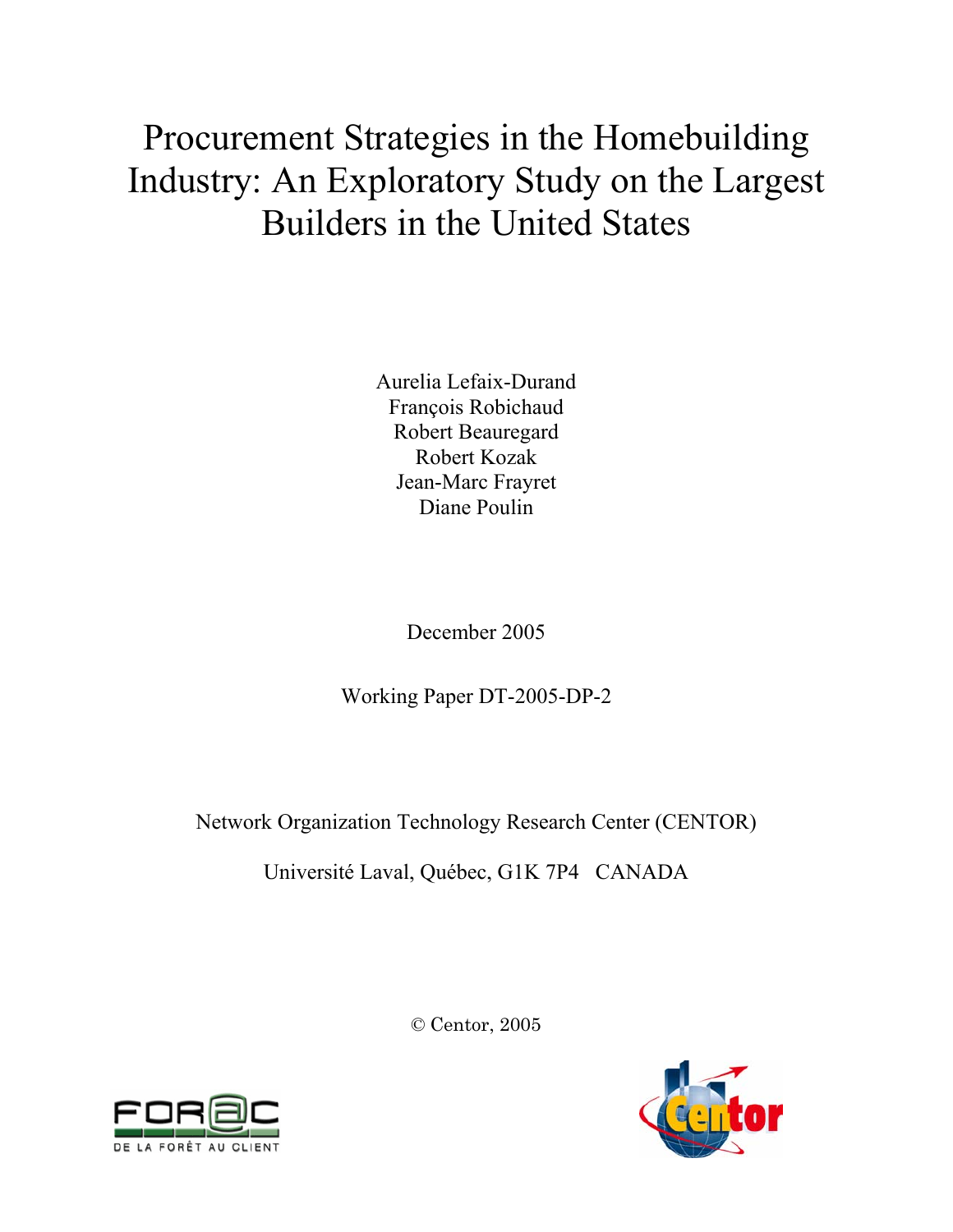## Procurement Strategies in the Homebuilding Industry: An Exploratory Study on the Largest Builders in the United States

## **Authors and affiliation**

- Aurélia Lefaix-Durand, Ph.D. candidate, Faculté des Sciences de l'Administration, Université Laval (Québec, Canada)
- François Robichaud, Market Analyst, Forintek Corp. (Québec, Canada)
- Robert Beauregard, associate professor, Faculté des Sciences de Foresterie et Géomatique, Université Laval (Québec, Canada)
- Robert Kozak, associate professor, Faculty of Forestry, University of British Columbia (Vancouver, Canada)
- Jean-Marc Frayret, assistant professor, Faculté des Sciences de Foresterie et Géomatique, Université Laval (Québec, Canada)
- Diane Poulin, professor, Faculté des Sciences de l'Administration, Université Laval (Québec, Canada).

## **Abstract (205 words)**

In a context of market orientation, the softwood lumber and composite panel industries have no choice but to consider homebuilding needs. In view of the consolidation of the homebuilding industry and of their position as leaders, large homebuilders are considered to be gaining particular purchasing power as well as influence over building techniques and preferred business relationships with suppliers. Increasingly, large builders are looking for easy-to-install products, engineered wood products and more off-site construction. However, their strategies regarding business relationships with their suppliers are not yet well understood. This study explores the large U.S. homebuilding sector with respect to changes in procurement sources and arrangements, collaborative practices and information technology use. A survey instrument was implemented within the population of the top 100 builders in the U.S. residential market. Twenty-four of the top 100 builders completed the questionnaire. Findings indicate that purchasing agreements are currently short-term based and that pro-dealers are the preferred procurement sources. Nevertheless, more direct, cooperative and long-term oriented relationships with suppliers supported by information technologies are expected to develop over the next five years. The results of this study suggest a need for further research to focus on interfirm relationships and the possible emergence of value-creating networks for structural wood products.

## **Keywords**

Residential construction; wood products industry; value-added wood products; interfirm relationships; cooperation; electronic business; procurement; building techniques.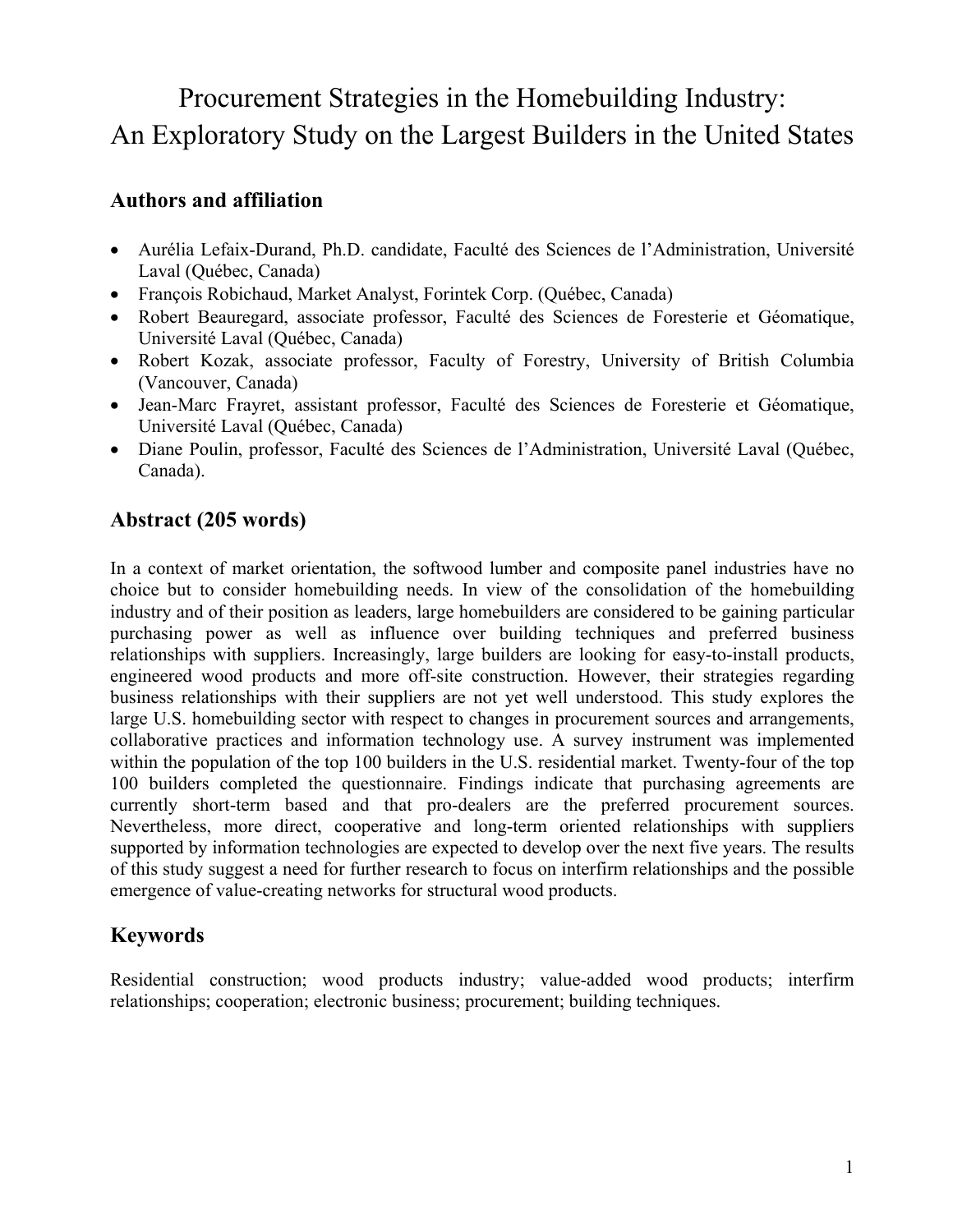## Procurement Strategies in the Homebuilding Industry: An Exploratory Study on the Largest Builders in the United States

## **Abstract**

In a context of market orientation, the softwood lumber and composite panel industries have no choice but to consider homebuilding needs. In view of the consolidation of the homebuilding industry and of their position as leaders, large homebuilders are considered to be gaining particular purchasing power as well as influence over building techniques and preferred business relationships with suppliers. Increasingly, large builders are looking for easy-to-install products, engineered wood products and more off-site construction. However, their strategies regarding business relationships with their suppliers are not yet well understood. This study explores the large U.S. homebuilding sector with respect to changes in procurement sources and arrangements, collaborative practices and information technology use. A survey instrument was implemented within the population of the top 100 builders in the U.S. residential market. Twenty-four of the top 100 builders completed the questionnaire. Findings indicate that purchasing agreements are currently short-term based and that pro-dealers are the preferred procurement sources. Nevertheless, more direct, cooperative and long-term oriented relationships with suppliers supported by information technologies are expected to develop over the next five years. The results of this study suggest a need for further research to focus on interfirm relationships and the possible emergence of value-creating networks for structural wood products.

## **Keywords**

Residential construction; wood products industry; value-added wood products; interfirm relationships; cooperation; electronic business; procurement; building techniques.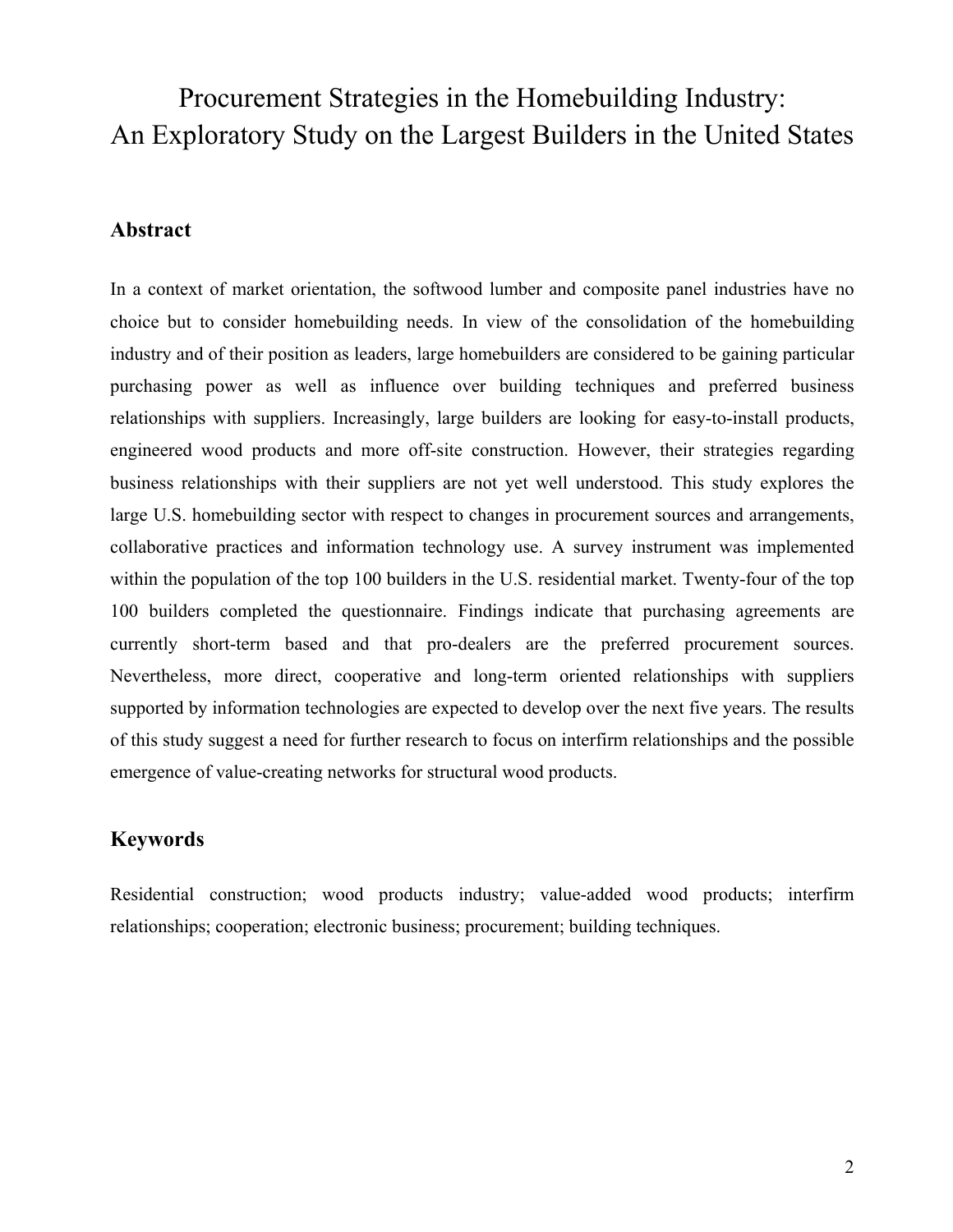## **Introduction**

Overwhelming changes are currently reshaping the business environment of both the wood products industry and its first-rate market, residential construction. Recently, the literature has been reporting on various trends such as consolidation, factory-built methods and value-added wood products, strategic partnerships, electronic business, and supply-chain management. However, no integrative approach has been offered to analyze the impact of these changes on the commercialization of structural wood products. Through an investigation of the largest homebuilders' procurement strategies in the United States (U.S.), this study intends to offer this integrative approach in providing information on the trends observed and the linkages expected to be evolving between the wood products and homebuilding industries.

## **1 Background and Objectives**

#### **1.1 Overview of the U.S. housing sector**

The U.S. housing sector is currently expanding (NAHB 2004). The number of housing starts in the U.S. reached nearly 1.8 million units in 2003 and the construction industry employed almost 7 million individuals in 2002 (U.S.-Census-Bureau 2005). Spending on private new housing units totaled U.S. \$300 billion in 2002, up 120% over the past decade (JCHS 2004). Despite high fluctuations which are tied to the nation's economic wealth and demographic trends (NAHB 2004), growth in the U.S. residential construction segment involves increasing numbers of manufacturing establishments and employees, as well as increased revenues (U.S.-Economic-Census 2002).

Given the intensive use of lumber and wood-based panels in homebuilding, the U.S. residential construction sector represents one of the world's premier markets for manufacturers of structural wood products. In the average single-family home (2,272 sq.ft.) or multifamily home (1,268 sq.ft.), 90% of the beams used are wood-based (lumber, LVL, glulam, I-Joist, etc.), 80% of the materials used for exterior wall framing is wood, 75% of decking materials are wooden, and 80% of floor, wall and room sheathing are wood-based (plywood, oriented strand board, etc.) (NAHB 2004). In terms of end-use consumption, almost 60% of all lumber purchased in 2003 was directed towards residential construction (31% in new housing and 27% in residential upkeep and improvements)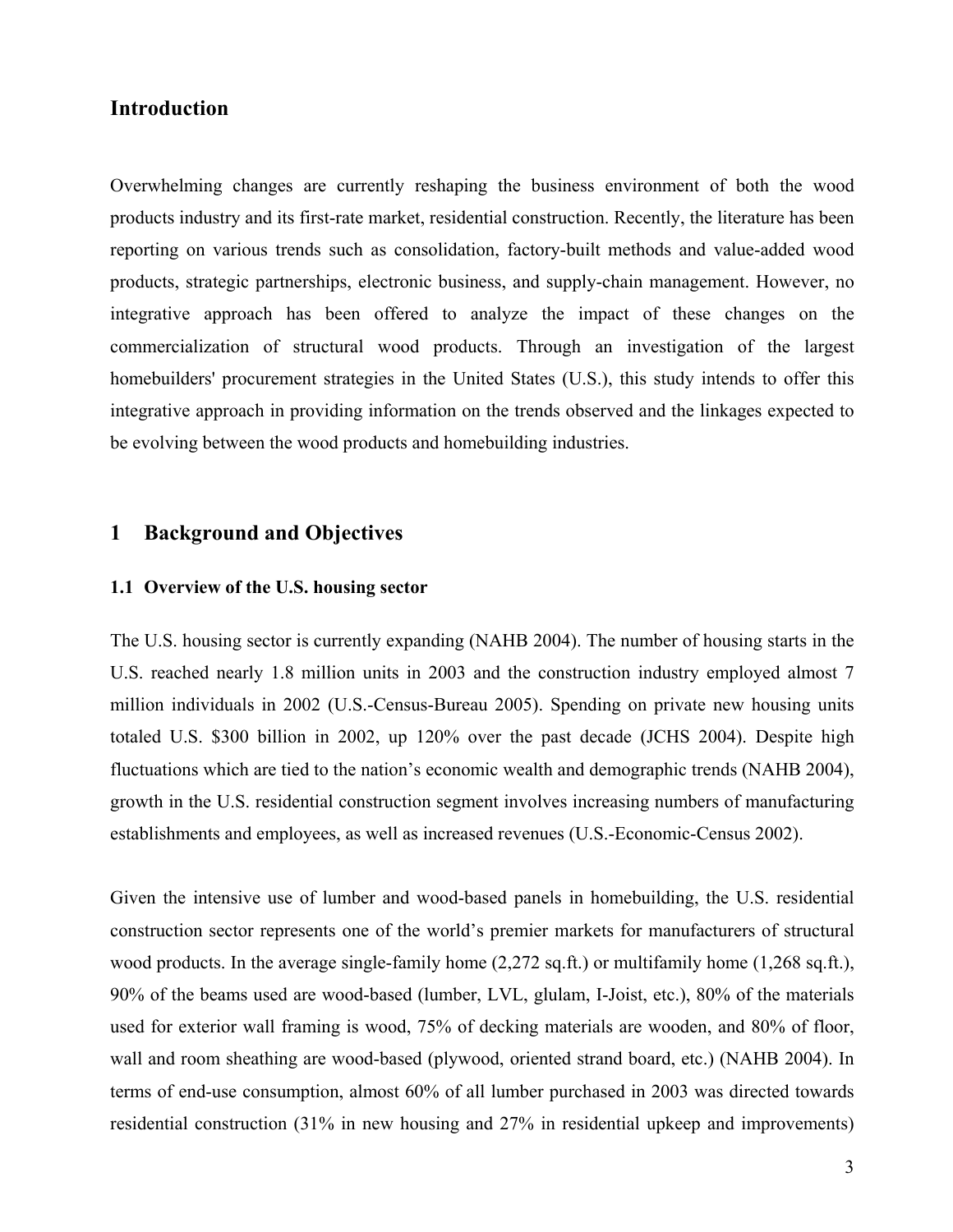(U.S.-Census-Bureau 2005). Similarly, approximately two-thirds of the structural panels consumed in the U.S. are used in the building construction sector (APA, 2002, as cited by Schuler and Adair, 2003a).

#### **1.2 The evolving U.S. housing sector**

For more than a decade, challenges in the U.S. housing sector (such as, for instance, an increasingly scarce and costly site labor workforce, and construction waste and schedule overruns) have forced homebuilders to seek out new ways of saving time and money in order to remain profitable (Schuler and Adair 2003, Love et al. 2004a, Robichaud et al. 2004). Consequently, builders are looking for means to facilitate installation, maintain products and reduce building cycle times (Robichaud and Fell 2002). This has led to three key trends in the U.S. housing sector: increased industrialization, product substitution and consolidation.

The concept of industrialization in homebuilding – targeting the design and construction of houses – extends back more than a century, but the sector has been slow to adopt these processes (PATH 2000). Currently, traditional "stick-built" or on-site construction remains largely dominant in the U.S. housing sector, but the use of "factory-built" construction has grown significantly in the past decade. Throughout the 1970s and 1980s, factory-built housing represented approximately 20% of all building methods used for housing construction, but this has since grown to 25%-30% of total U.S. new single-family housing starts (PATH 2000, Schuler and Adair 2003). Still, the U.S. lags behind other countries such us Japan and Sweden, where factory-built houses account for approximately 75%-80% of current building methods for construction (Woodbridge and Associates 2003).

The benefits of factory-built housing are mainly in allowing manufacturers to carefully plan how they use materials, making the most out of every piece of lumber and panel. As such, time, cost, quality and productivity benefits are derived through the minimization of on-site operations and duration (Gibb and Isack 2003, NAHB 2004). For these reasons, it is expected that factory-built housing will go on capturing share of new housing in the U.S. over the next two decades, according to several indicators, not the least of which is the current trend among traditional site-builders to integrate more factory-built systems (Woodbridge and Associates 2003). These trends should be of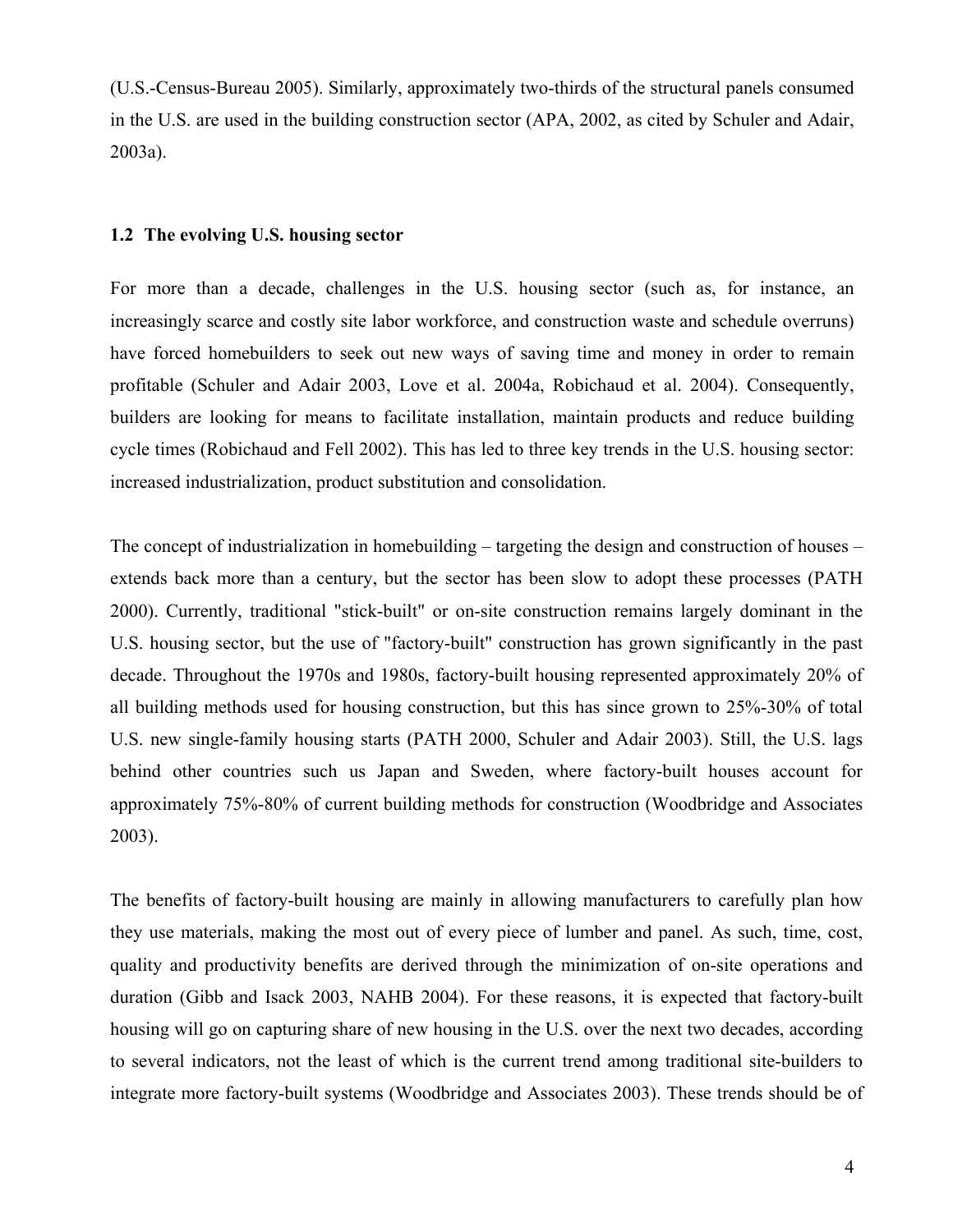special interest to wood products manufacturers in as much as wood is a dominant building material in factory-built homes.

However, with the emergence of industrialization benefits comes product substitution, a trend that has been well documented in the housing sector (e.g., Eastin et al. 2001, Schuler and Adair 2003, IWMR 2004, NAHB 2004, Robichaud et al. 2004). For wood producers, this trend towards substitution represents a proverbial two-edged sword: on the one hand, steel, concrete or composites threaten wood products' market share in residential construction, but on the other hand, there are increasing opportunities for producers of engineered wood products.

The quest for superior performance in the U.S. housing sector is also one of the main drivers of consolidation in the homebuilding industry. Through mergers and acquisitions, companies are increasingly uniting and becoming more influential in the marketplace as a result of economic efficiencies achieved through cost savings and rationalization of business functions such as transportation and purchasing. The reasons for this trend are varied. Some companies are motivated by a defensive strategy of acquiring rather than being acquired, while others are driven by strategic growth in the form of vertical integration, geographic expansion, product diversification, or increased market presence (Diamond et al. 1999, Schuler and Adair 2003). While this trend to mergers and acquisitions has not been well studied in the context of residential construction (Choi and Russell 2004), it is a widely believed that consolidation will continue to gain momentum in the sector, leading to the emergence of ever larger builders.

Indeed, the rise of a group of "superbuilders" in the U.S. residential sector has been observed for over a decade, and a number of research and business reports have set out to assess their impact and increasing market power (Alexander 2000, Schuler and Adair 2003, Rice 2004). In the near future, the top U.S. builders are expected to continue to erode mid-sized builders' market share, while small builders are expected to flourish in niche markets (Alexander 2000, Rice 2002). As a rule, large builders are looking for easy-to-install and easy-to-maintain building solutions (i.e., more engineered wood products and less on-site construction) and a higher degree of vertical integration of activities as they already tend to produce their own components such as wall panels, SIPs, and so on (Robichaud *et al*., 2004). Furthermore, large builders, especially those using fewer subcontractors and involved in larger building projects, are more likely to adopt new technologies or processes (Fleishman et al. 2000). For instance, Fell and Robichaud (2001) showed that larger U.S.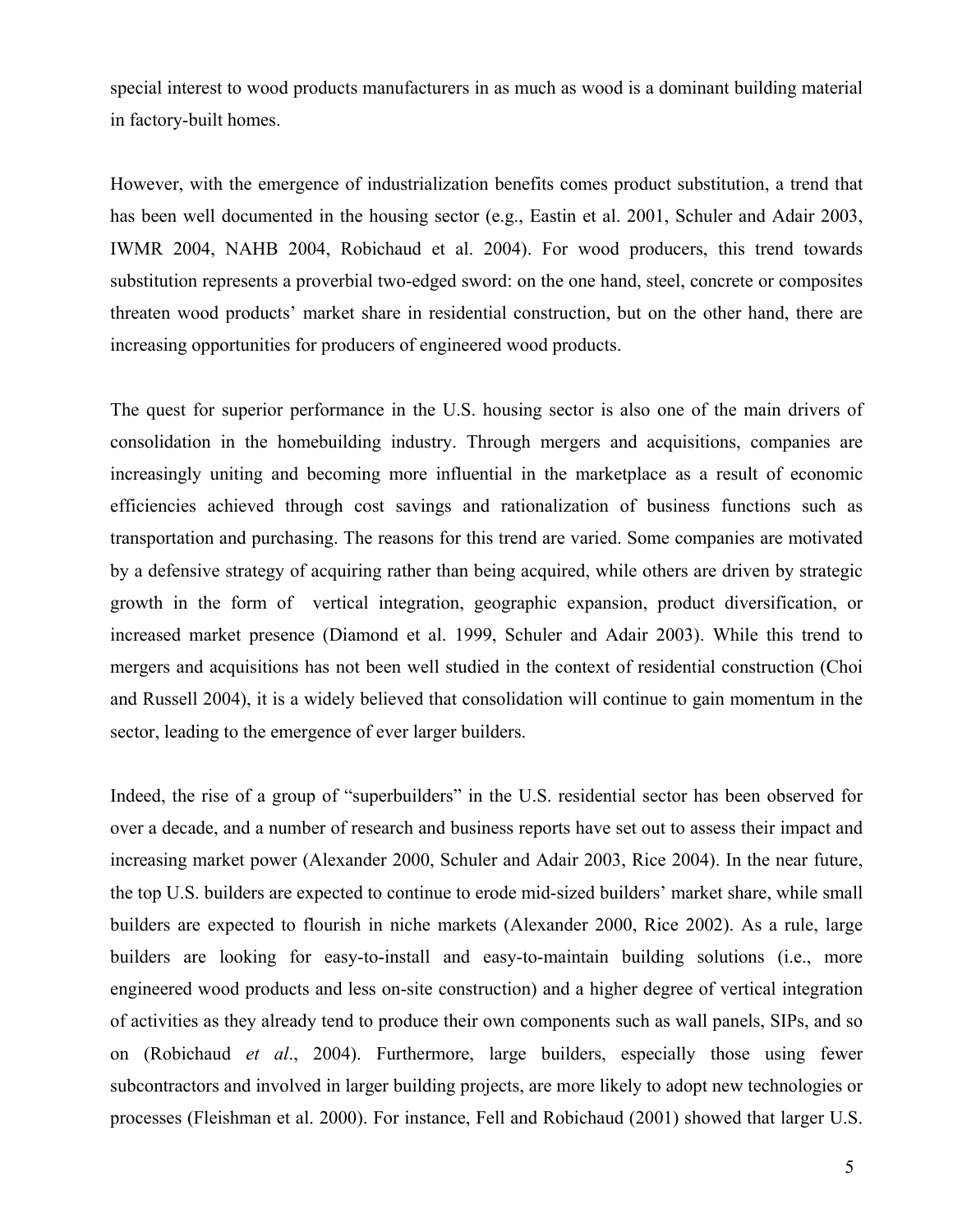builders used prefabricated walls in 24% of their housing starts in 2001, while smaller ones used them only 14% of the time. The authors also showed that large builders were more concerned with energy issues, moisture failures, lumber availability, availability of trades, material costs, speed of assembly, and on-site waste, than small builders are (Fell and Robichaud, 2001).

#### **1.3 Suppliers attempt to adapt in procuring wood products**

Although the marketing concept and the related construct of market orientation have been fundamental components of business practice for several decades, the forest products industry has been late in adopting a marketing philosophy (Cohen and Kozak 2002). The marketing concept reflects a philosophy of doing business that is central to firm performance (e.g., Lusch and Laczniak 1987, Narver and Slater 1990, Jaworski and Kohli 1996). Its basic foundation relies not only on an emphasis on customer needs, but also on the importance of shared knowledge (information), the necessity of coordination of marketing activities and relationships between business units, and responsiveness to market demand (Lafferty and Hult 2001). During the 1990s, a combination of pressures (not the least of which are increased environmental concerns and competitive threats as a result of globalization) has led to a general shift from a production orientation to a marketing (customer-based) orientation (Beauregard and Bouthillier 1993, Cohen and Kozak 2002, Juslin and Hansen 2002, PWC 2002, Vincent 2002).

In the wood industry, this paradigmatic shift "from volume to value" has occurred through the adoption of marketing-based solutions that add value to processes and/or for customers (Forintek 2001, Juslin and Hansen 2002). The increasing interest in secondary processing and new business practices observed in academia can be considered a response to this market-orientation shift, and literature on value-added processing, sustainable forest management, and environmental certification are now commonplace (e.g., Kozak and Maness 2001, Vlosky et al. 2003, Haartveit et al. 2004).

As regards consolidation, the trend is fairly well documented in the literature dealing with the forest products industry (Sinclair 1992, Juslin and Hansen 2002, PWC 2002). In addition to the rationales mentioned for the construction industry, this trend also appears to address the issue of fragmentation in the industry and consequent structural problems such as price volatility and over-capacity in production. Globalization and increased international competition, combined with buyer demand for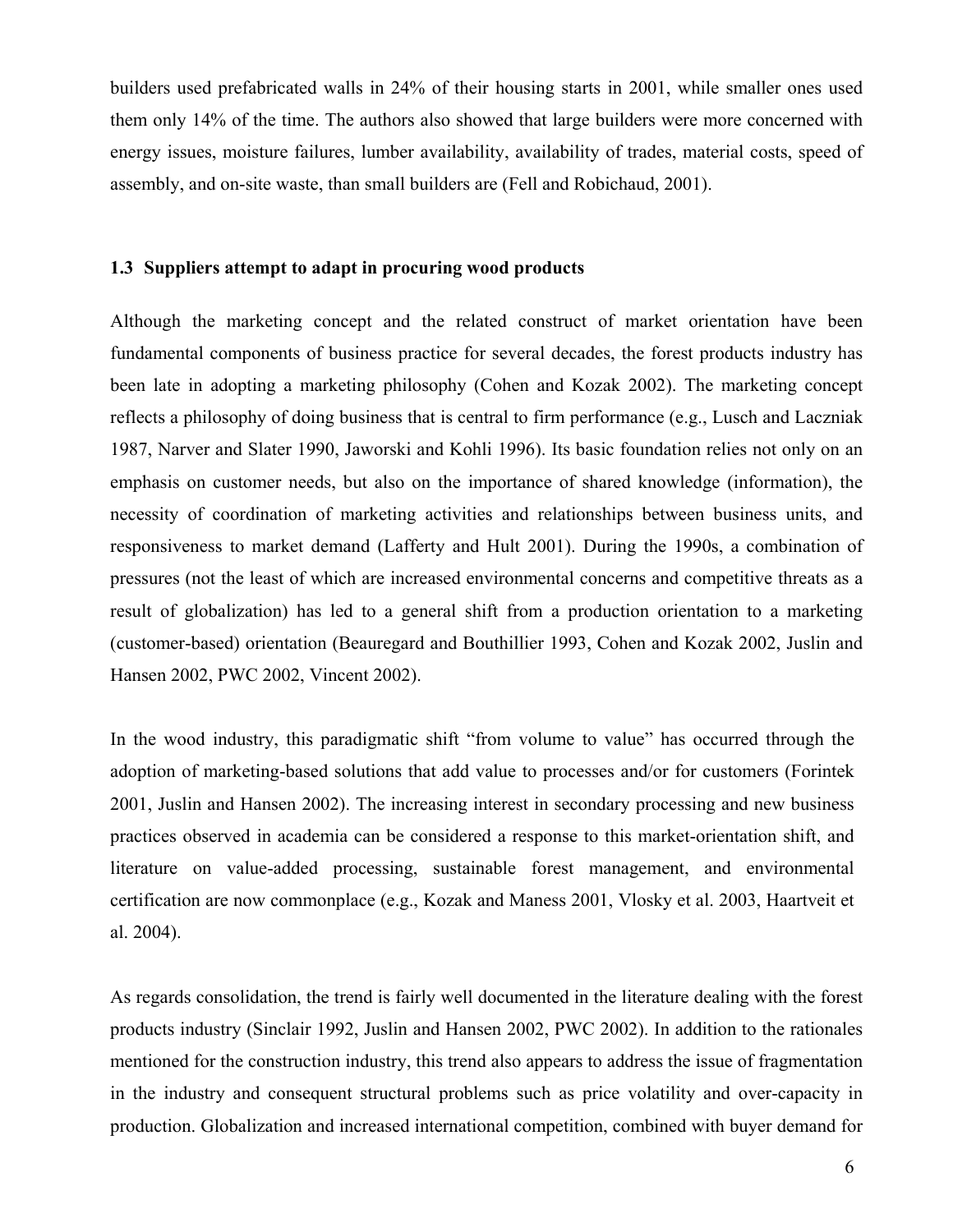worldwide delivery contribute to forcing wood products suppliers to increase in size (Juslin and Hansen 2002, Schuler 2004). Building products dealers are also submitted to this trend towards consolidation (JCHS 2004). However, the literature tends to describe the process of consolidation without providing any in-depth analysis of consequent changes in the power structure within the industries concerned.

Finally, the wood products industry is renowned for lagging behind in terms of market orientation. However, it is investing a great deal of effort to adapt the industrialization process under way in the construction sector by considering value-added wood products and new business practices.

#### **1.4 New business practices in the forest products and construction sectors**

The ongoing search for improved performance in the homebuilding industry has sped up changes in building techniques and materials and, by association, in the wood products industry. In addition, more general trends in business practices have significantly impacted the ways in which business is traditionally conducted. Specifically, interfirm cooperation, electronic business, and supply-chain management are three areas that are perceived by both the wood products and homebuilding industries to be new paths leading to increased performance.

While the terminology is relatively recent, interfirm cooperation has been gaining ground in many sectors for several decades, normally in the form of joint ventures, strategic partnerships and alliances. Interfirm cooperation can be defined as a joint articulation and sharing of activities, resources, and competencies among trade partners (Brousseau 1993). The forest products industry is certainly not immune to this business trend and several studies exploring the benefits of and the key success factors for interfirm cooperation have been undertaken in this context (e.g., Kozak and Cohen 1997, Simpson and Wren 1997, Vlosky et al. 1998). Typically, cooperation in the forest products sector is considered within the contexts of market orientation drivers (Schuler and Adair 2003), sources for product innovation (Fell et al. 2002), market penetration, competitiveness and/or cost reduction (Juslin and Hansen 2002, Reeves et al. 2002). The literature on interfirm cooperation in the construction industry is not as well developed, with the exception of some work on the United Kingdom sector. Recent studies there have approached interfirm partnerships from an organizational learning perspective or considered the opportunities for and impediments to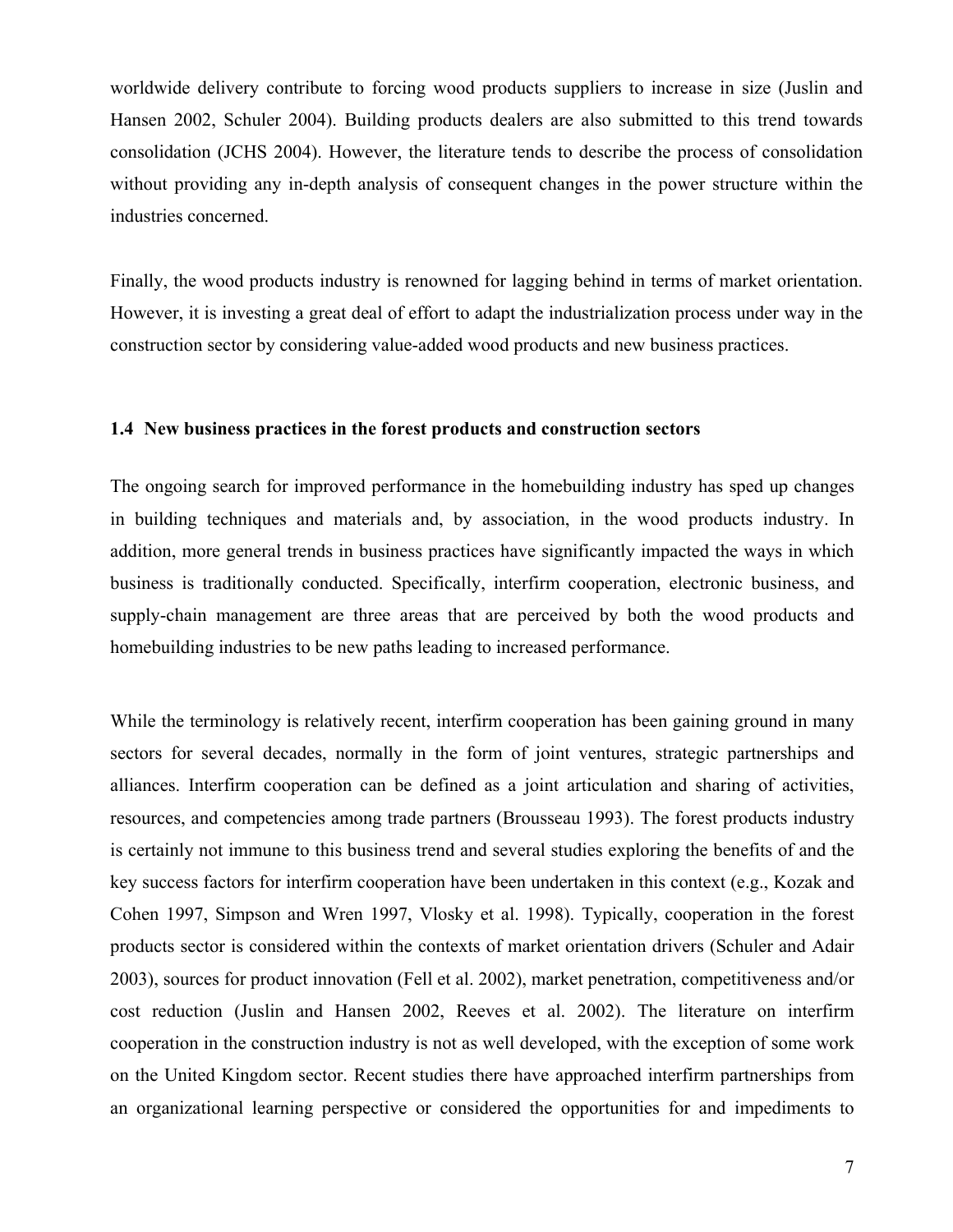building collaborative partnerships (e.g., Barlow and Jashapara 1998, Burnes and Coram 1999, Bresnen and Marshall 2000).

Electronic business is often presented as a revolutionary means of doing business in the "new economy". In the literature on forest products, it is generally defined as the use of Internet-based technologies in support of business activities (Cohen and Kozak 2002, Shook et al. 2002, Vlosky and Westbrook 2002) and most research in this area concentrates on the use of information technology (IT), expected benefits, general acceptance and adoption levels (e.g., Vlosky and Pitis 2001, Cohen and Kozak 2002, Shook et al. 2002). Electronic business is generally seen as providing cost reductions in and improvements to marketing and logistics, basically by allowing companies to improve customer relations, better understand the marketplace and, thus, offer products and services that are highly valued (Cohen and Kozak 2002, Shook et al. 2002). Specific IT tools can be used as a means of increasing market coverage, reducing costs linked to information management, improving access to procurement sources, and reducing procurement costs (Cohen and Kozak 2002, Vlosky and Westbrook 2002). In addition to offering visibility, web sites, extranets and electronic market places can improve customer service and inventory management by reducing delivery cycles and errors, and by facilitating information exchange on prices, products and credit terms (Roadcap et al. 2002). In the construction industry, electronic business approaches are not yet common (Abraham et al. 2004) and the few studies available deal only with general uses of IT (e.g., Barthorpe et al. 2003, Abraham et al. 2004). However, there does appear to be rising interest in the development of specific electronic business models aimed at supporting supply chain activities and electronic negotiations (e.g., Cheng et al. 2001, Schoop et al. 2003). To this end, the Partnership for Advancing Technology in Housing (PATH) has recently advocated the adoption of electronic tools such as Enterprise Resource Planning (ERP) systems, object-oriented Computer-Aided Design (CAD), just-in-time supply activities and Design For Manufacture and Assembly (DFMA) to hasten the pace of industrialization in the U.S. (PATH 2000, PATH-Toolbase 2005).

Another emerging business practice in the homebuilding sector is supply-chain management (SCM), defined by Mattsson (1999) as the: "planning, development, coordination, organization, steering and control of intra- and inter-organizational processes from a holistic perspective and accounting for exchanges of materials, information, cash, product development activities and marketing activities in supply-chain" (Haartveit et al. 2004). Although SCM is only beginning to be integrated into the forest products industry and is in need of further adaptation and mapping methods (Haartveit et al.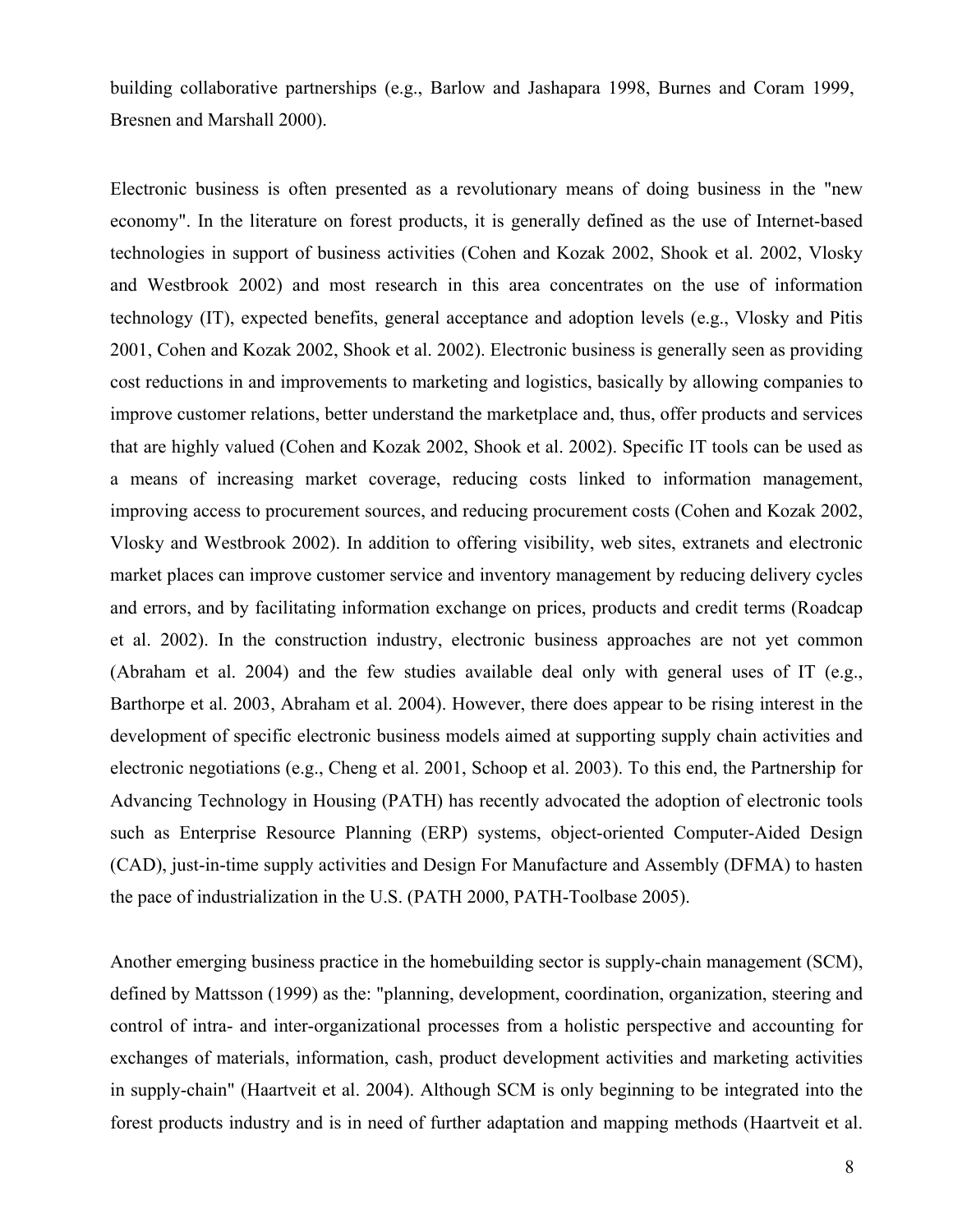2004), studies are filling out in this burgeoning field. The promise of SCM lies in increased company performance in terms of efficiencies, profitability and competitiveness. Specific advantages of SCM include the integration and optimization of supply chains (e.g., Bredström et al. 2004, Carlsson and Rönnqvist 2005), improved efficiencies in the procurement of raw material supplies (e.g., Myers and Richards 2003, Ulmer et al. 2004), or reductions in order variability (known as the "bullwhip effect") along the supply chain (Moyaux et al. 2004). However, studies on SCM in the forest products industry tend to focus on an upstream (forest to production) orientation and, to date, have not examined SCM in the context of residential construction. The few academic studies that do look specifically at the construction sector tend to approach SCM in a fragmented manner, but they also reveal growing interest for such practices and tools. Research is mainly oriented towards cost reduction and improved efficiencies by means of integrated supply chain systems (e.g., Childerhouse et al. 2003, Palaneeswaran et al. 2003, Love et al. 2004b) and reductions in rework (e.g., Love et al. 2004a), or through the development of supplier/subcontractor selection models (e.g., Tserng and Lin 2002).

#### **1.5 Research objectives**

The U.S. residential construction market segment is expanding. This, coupled with its undisputed position as a first-rate market for wood products, means that changes occurring in the business environment are worthy of careful consideration.

According to the literature, the U.S. homebuilding sector is experiencing faster industrialization and consolidation, as builders seek to continuously improve performance through costs savings and reduced delivery cycles. There is a desire amongst builders to respond better and more quickly to marketplace needs in the residential sector. Not surprisingly, they are increasingly looking to solutions such as value-added wood products and prefabrication/preassembly to achieve these objectives. Concurrently, the emergence of a group of large homebuilders in the U.S. has recently been documented, as has the rise of new business practices such as interfirm cooperation, electronic business and supply chain management as means of value creation. Traditionally, the wood products industry has been slow to adopt innovative business practices, so it remains to be seen how it will respond to a quickly evolving market landscape.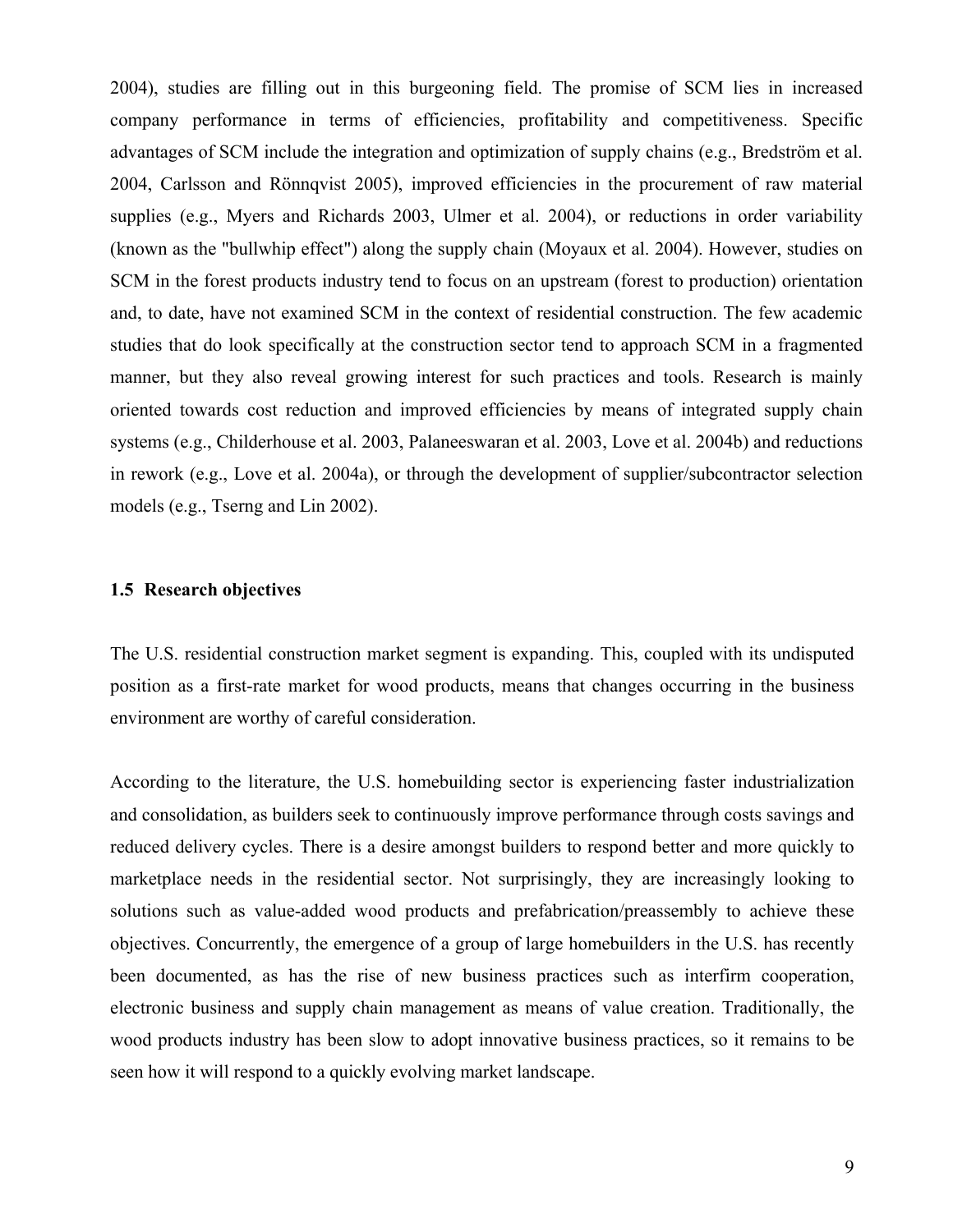This study aimed to collect empirical data that begins to answer this fundamental question. Given that gaps in knowledge are evident with respect to large U.S. homebuilders, their building techniques and products, their procurement channels, and their preferred business practices with suppliers, they seemed to be a logical starting point. The key objectives of this study were to:

- document the actual and prospective building techniques used by the largest U.S. builders
- understand the procurement channels and purchasing agreements for structural wood products
- describe the relationships between large U.S. homebuilders and their suppliers with respect to interfirm cooperation and the use of IT.

It was hoped that results from this study would inform structural wood products suppliers on the means of capitalizing on the rapidly changing U.S. homebuilding sector through the use of innovative business practices.

### **2 Methods**

Primary data collection on the largest builders in the U.S. residential market was carried out in an exploratory manner by means of surveys with a small, quota sample of large builders among the U.S. Top 100. (Builderonline 2004). This study did not aim to provide a statistically valid representation of the population of large U.S. homebuilders, but rather is a collection of observations that help explore and provide insight on the influence that larger builders may have on the softwood lumber and composite panels industries.

#### **2.1 Targeted population**

The reason for selecting participants from the largest U.S. homebuilders lays in their emergence as a powerful group of "superbuyers" whose needs and expectations require further understanding. Annual reports of this group of builders show that they are actively seeking consolidation solutions, have strong marketing orientations, and tend to emphasize purchasing power as one of their competitive strengths. In addition, rapid changes in the building products distribution channels have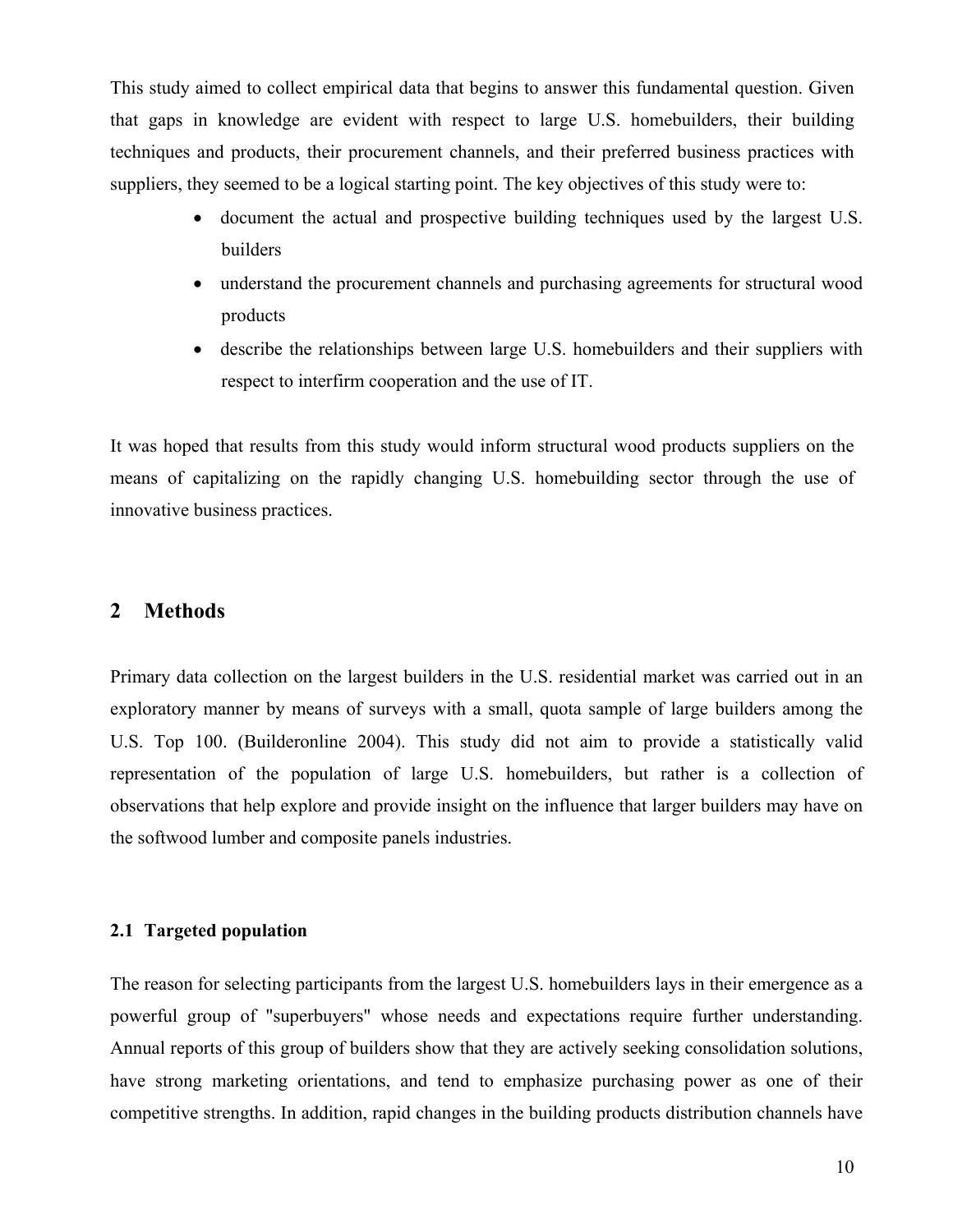been observed with the customer base shifting from pro-dealers towards large volume homebuilders (JCHS 2004).

The Builder Magazine annual survey that ranks the Top 100 U.S. homebuilders states that, as a group, they were responsible for nearly 25% of the total 1,678,700 units completed in 2003 (Builderonline 2004, US-Census-Bureau 2005), up 14% from the previous year (Builderonline 2004). Of the total 393,178 units built by these Top 100 builders, the Top 10 claimed a share of 56.2% in 2003, i.e., 20% more than seven years earlier. In other words, it seems clear that the Top 100 U.S. homebuilders represent both an adequate and interesting population to study.

#### **2.2 Data collection method and analysis**

Primary data were collected by means of a structured telephone survey of some of the Top 100 builders in the U.S. residential market. A professional market research firm was hired to conduct telephone interviews, with a target of 15 to 30 homebuilders. In the end, 24 purchasing managers of the Top 100 U.S. homebuilders took part in the study between March 2004 and January 2005.

The survey itself was designed in accordance with Dillman's Tailored Design Method (Dillman 2000) and was based on previous work conducted in the areas of collaboration, supply chain management, and electronic business in the forest products sector (e.g., Vlosky et al. 1998, Vlosky 1999, Robichaud and Fell 2002, Frayret et al. 2003, Robichaud et al. 2004). The structured telephone survey was pre-tested with four builders from the bottom half of the Top 100 rankings, many of whom experienced difficulties in completing the survey in a timely manner. For this reason, a shorter version of the survey was designed (in collaboration with wood products researchers and consultants) and implemented. This revised survey essentially contained three types of questions: 1) categorical scales for collecting descriptive/company information; 2) five-point interval scale (including Likert scale) questions for collecting attitudinal information; and 3) openended questions to gain additional insight and qualitative information. The survey was divided into five distinct sections as follows:

- building systems and techniques used
- supplier relationships
- use of information and communication tools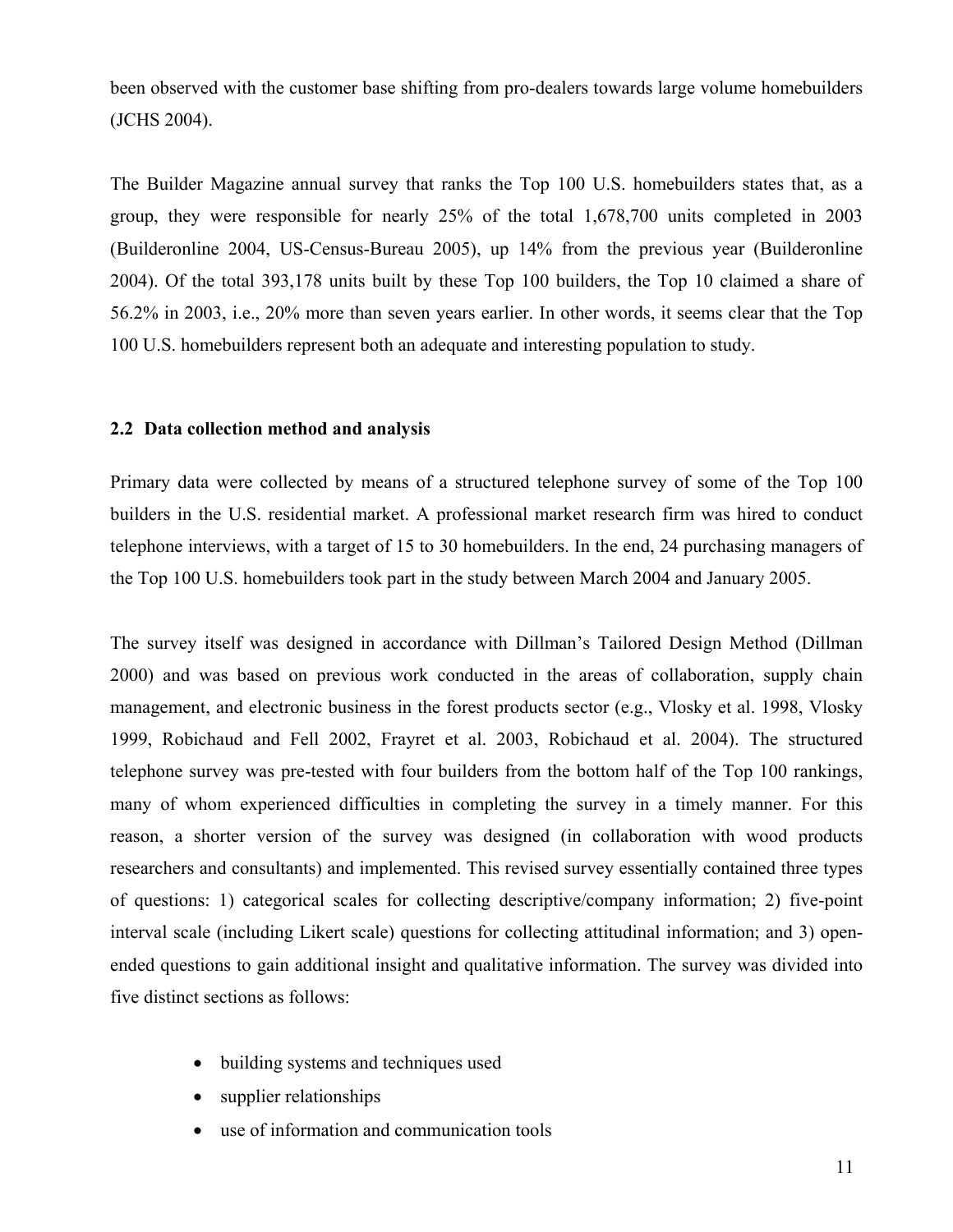- supply sources and purchasing agreements
- background (company) information.

Responses were collated upon completion of the interviews. While this study did not purport to be inferential, means were used in the analysis to provide benchmarking information on attitudinal variables. In all other instances, analyses were more qualitative in nature, with extensive use of counts, proportions, and anecdotal reporting.

#### **3 Results**

#### **3.1 Respondents profile**

The surveys were filled out by purchasing managers or vice presidents. The respondent companies have been in business for an average of 29 years. Table 1 presents information on their size for the year 2003 and shows how extremely important half of the firms participating in this survey were.

| Number of<br>respondents | Ranking $(2004)$ | Closings $(2004)$ | Gross revenue $-$<br>\$US billion (2004) |
|--------------------------|------------------|-------------------|------------------------------------------|
|                          | Top 5            | $25,000 - 38,000$ | $4 - 12$                                 |
| 2                        | Top $6-10$       | $9,000 - 25,000$  | $3.5 - 4$                                |
| b                        | Top 11-25        | $3,800 - 9,000$   | $0.5 - 3.5$                              |
| 13                       | Top $26-100$     | $1000 - 3,800$    | $0.2 - 0.5$                              |

*Table 1 - Respondents' range of closings and revenues for 2004* 

Total: 24

Data from: Builder Magazine, Builder 100 Listing, http://www.builderonline.com

Not surprisingly, as companies grow bigger, they tend to operate more divisions across the U.S. Most of the Top 10 players operate nationwide. Seven of the respondent firms involved 20 to 45 divisions, while 11 operated 5 or less regional offices. As regards their market locations, the respondents were found to sell in the South States for 46%, in the Midwest for 28%, in the West for 19% and in the North-East for 6%. A very small part of their activity is dedicated to exports (1%) as only very few companies are selling outside the U.S.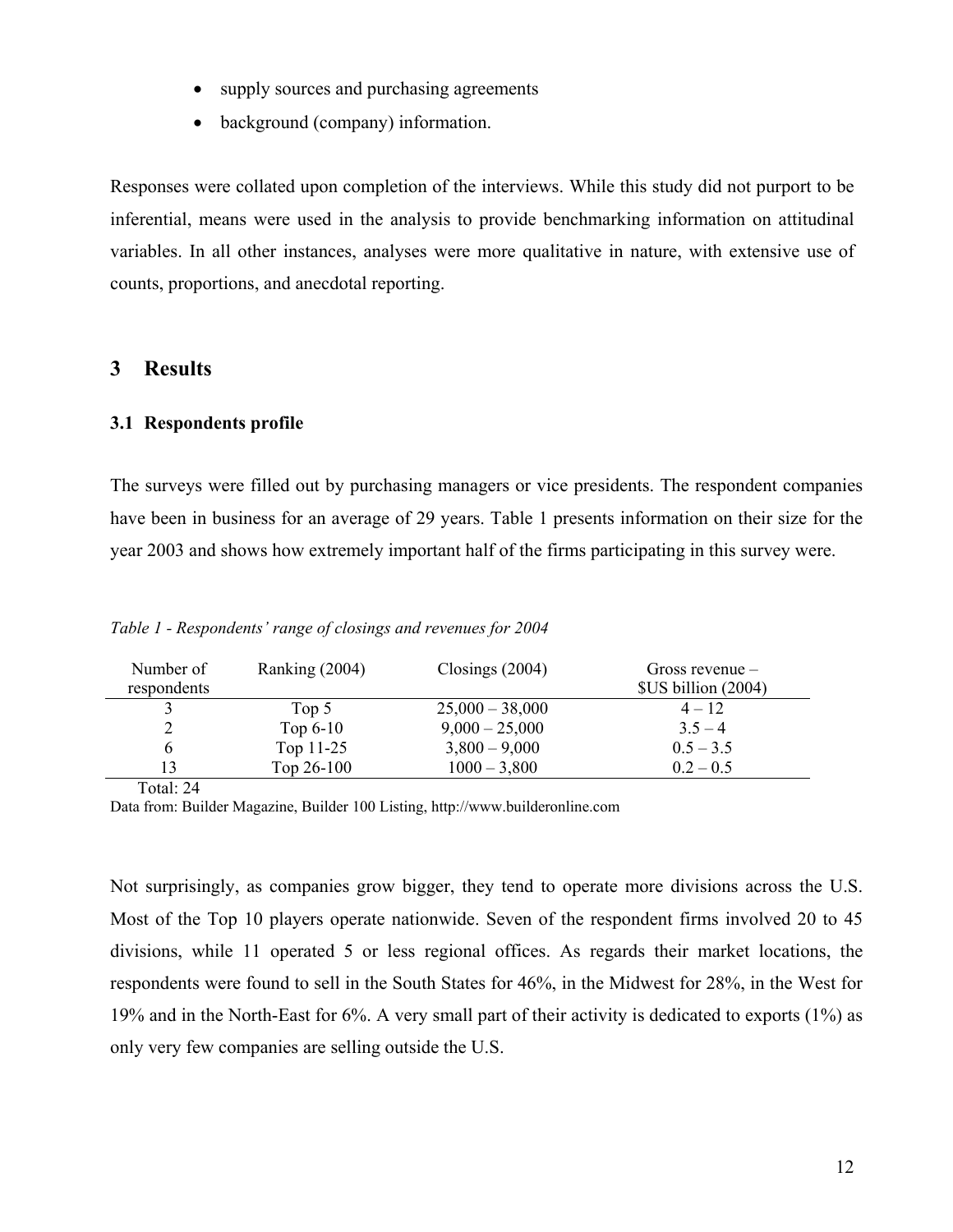The respondents were asked if they expected any changes regarding their sales' locations over the next five years. Only 7 of them answered negatively. The major part (15 out 24 respondents) considered geographical expansion, mostly by means of acquisitions. As also noted in annual reports and during site visits, large U.S. homebuilders definitely expected growth over the next five years.

The less optimistic respondents expected a 5-10% growth rate a year for revenues and closings while 9 respondents expected growth rates in the 10-20% range. Builders generally stated that they would focus on customer satisfaction, and they forecasted that the size of units would rise in line with customer demand. Home sizes currently range from 1650 to 3500  $\text{ft}^2$  (averaging close to 2300  $ft^2$ ).

Overall, the respondents' production included 51% starter homes, 29% move-up homes, respectively 10 and 8% luxury and active adult homes and 2% vacation homes. Although the entrylevel and move-up segments were the builders' main targets, the housing product mix reflected different marketing strategies. While 10 companies focused exclusively on starter and move-up homes, 2 respondents were diversified and addressed all five market segments; 4 offered four home types, and another 4 covered three segments. Very few respondents focused on only one type of housing unit. As a rule, no significant changes in unit types were planned over the next five years. Only 5 companies mentioned the possibility of changes, and this also reflected their strategic diversity, as one leaned towards active adult homes, one towards starter homes, and three towards an increase in move-up and/or luxury units.

#### **3.2 Sectorial overview**

#### **3.2.1 Building techniques and materials**

The respondents had difficulty estimating their overall consumption of building materials. They either did not track building material volumes or found that regional purchasing patterns made it impossible to estimate. Only a few respondents knew their consumption figures.

Table 2 presents the consumption of the Top 100 builders for various building materials in singlefamily residential construction (the estimates rely on average homebuilding consumption data; they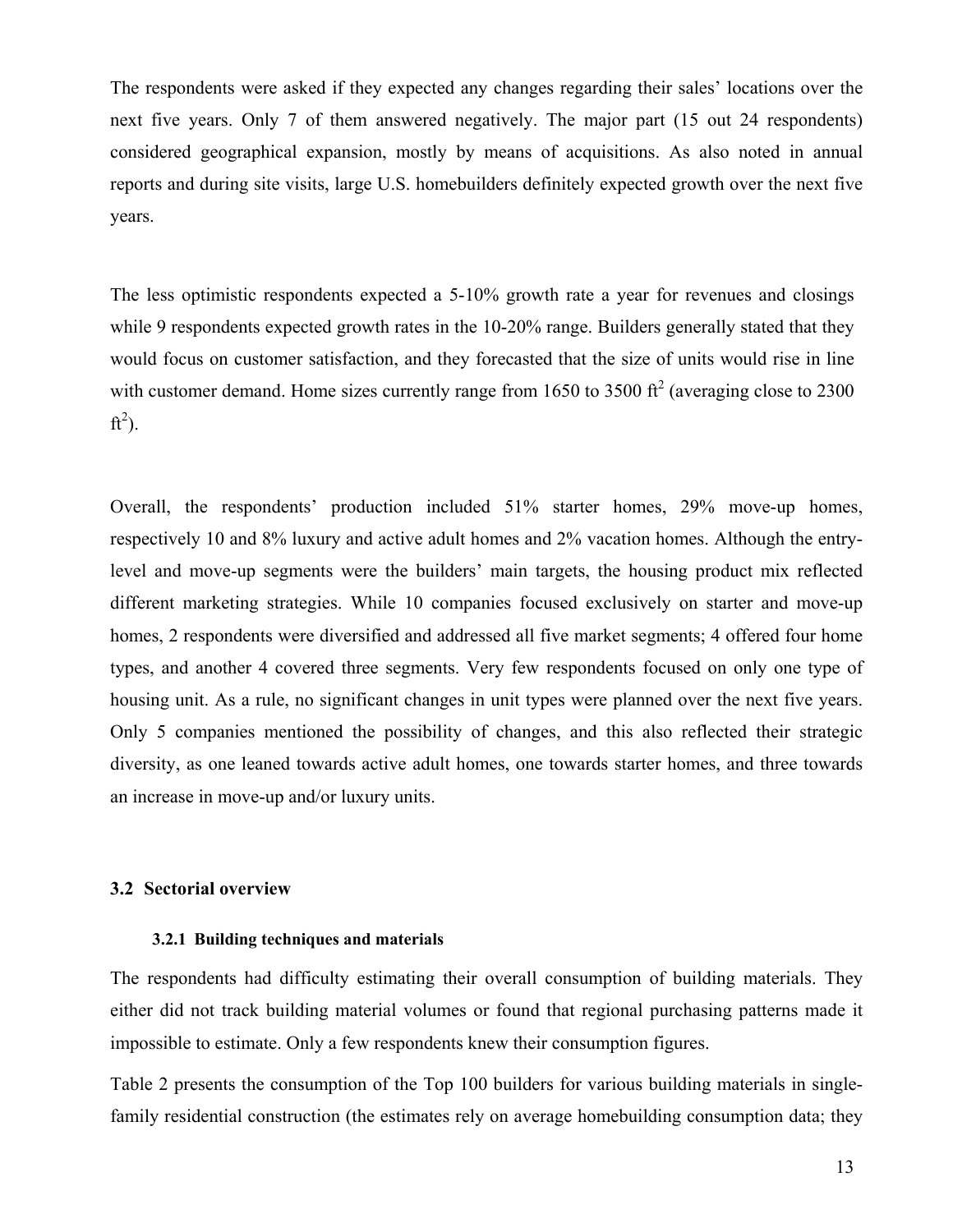are not specific to large builders). Nevertheless, Table 2 clearly shows how important this market segment is.

| Consumption per new housing start                  | Consumption by the Top 100 |
|----------------------------------------------------|----------------------------|
| Lumber $(14,000 \text{ bf})$                       | 5.5 billion bf             |
| Engineered wood products $(1,300 \text{ bf})$      | 511 million bf             |
| Oriented strand board (OSB) $(7,500 \text{ ft}^2)$ | 3 billion $ft^2$           |
| Medium-density fiberboard (MDF) and particle       | 1 billion $ft^2$           |
| board $(2,500 \text{ ft}^2)$                       |                            |

*Table 2 - Estimated consumption by U.S. Top 100 homebuilders* 

Source: Consumption per new housing start (National Association of House Builders, Housing Economics, 2003); Consumption by the Top 100: estimate.

The respondents were asked to describe their current structural framing techniques for roof, floor and wall systems.

For roof framing, trusses were heavily used; 18 respondents out of 24 used them in more than 90% of their units. While 4 companies used a more balanced mix of roof trusses and stick-built roofs, only 2 respondents used stick-built roofs, which they explained by the particularly low cost of labor in the state of Texas.

In floor systems, preassembly was much lower but the use of prefabricated floor sections was reported as an emergent technique. Only 5 respondents reported using mostly trusses. Stick-built engineered lumber such as I-joists and open web joists were reported as being heavily used. During site visits, such floor decks were observed, especially in multi-family construction. Site visits also showed a mix of I-joists and open web joists being used, the latter being more common in multifamily construction. Two of the 24 respondents fully relied on steel or concrete (or both) for their flooring systems.

Concerning wall systems, about 50% of the homes built by the respondents in 2003 involved the use of prefabricated walls. Apart from the 2 companies using concrete for their walls, 11 respondents indicated using panelized walls in 30% to 100% of their units, while 11 other respondents reported building all their walls on site. Larger respondents tended to use more prefabricated wall panels, which is in line with previous findings.

Finally, the respondents were also asked whether they were currently using modular building systems and if they would use more such systems in the future. None of them made any use of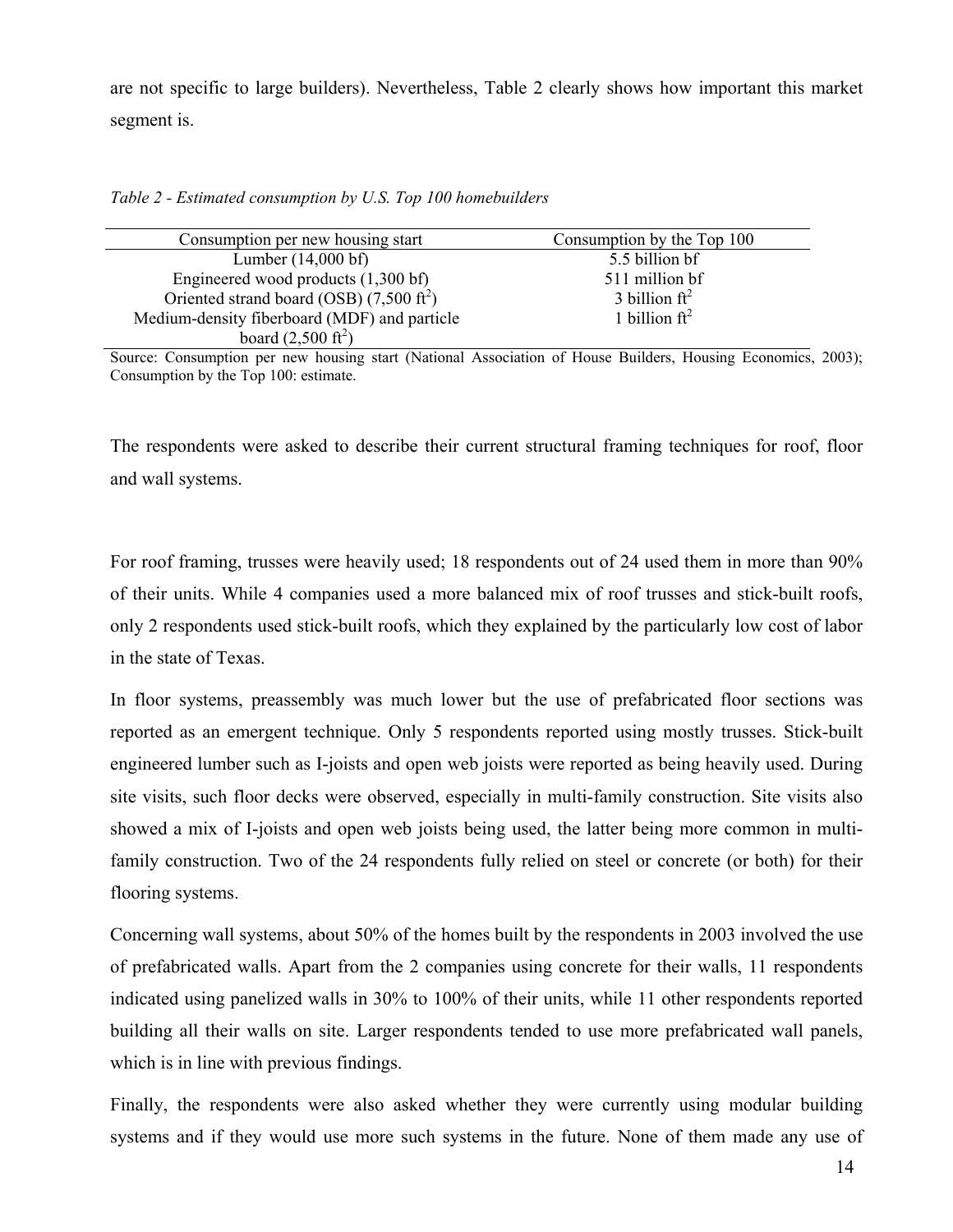modular construction and 70% said they did not expect to use any over the next five years. Only 3 respondents were considering this possibility, while 4 respondents chose not to answer this question.

#### **3.2.2 Procurement sources and trade agreements**

The respondents were asked to identify their procurement sources regarding the type of products purchased and the kind of trade agreement favored in the current context as well as over the next five years. Difficulties were encountered in structuring the findings as respondents (1) often purchased similar products from several kinds of suppliers, and (2) purchased products in variable proportions depending on product and supplier types.

Table 3 shows, however, that most respondents bought their dimension lumber and structural panels from pro-dealers, whereas a few purchased them directly from sawmillers. In 3 cases, framers were found to fulfill the most part of the respondents' needs for dimension lumber and wood-based panels. Only 1 respondent reported using the services of brokers for a minor part of the company's needs.

For engineered wood products, pro-dealers also remained the preferred suppliers in most cases. Two large builders preferred dealing mainly with component manufacturers, however, and 2 others with framers for the same products.

With respect to roof trusses – which were most commonly used  $(21 \text{ out } 24 \text{ respondents})$  – procurement strategies were much more diverse: 9 respondents relied only on component manufacturers; 4 respondents on pro-dealers only; 4 respondents on framers only; 1 respondent bought half the trusses from component manufacturers and half from pro-dealers; 1 builder purchased them from its own truss plant for 80% of its needs and from pro-dealers for the rest; and finally, another builder produced a third of its roof trusses, and bought a third from pro-dealers and a third from component manufacturers.

The procurement channels for floor systems and panelized walls were less numerous, but these products were also of less common use. Only 12 and 9 respondents respectively were buying floor systems and panelized walls. For floor systems, 2 of the respondents purchased them from component manufacturers only; 3 from framers; and 5 from pro-dealers. As for panelized walls, 3 of the respondents purchased them from component manufacturers; 2 from framers; and 2 more from pro-dealers. One builder purchased half of its floor systems and panelized walls from pro-dealers, and the other half from framers; and 1 respondent purchased all of its floor systems and panelized walls from its own plant.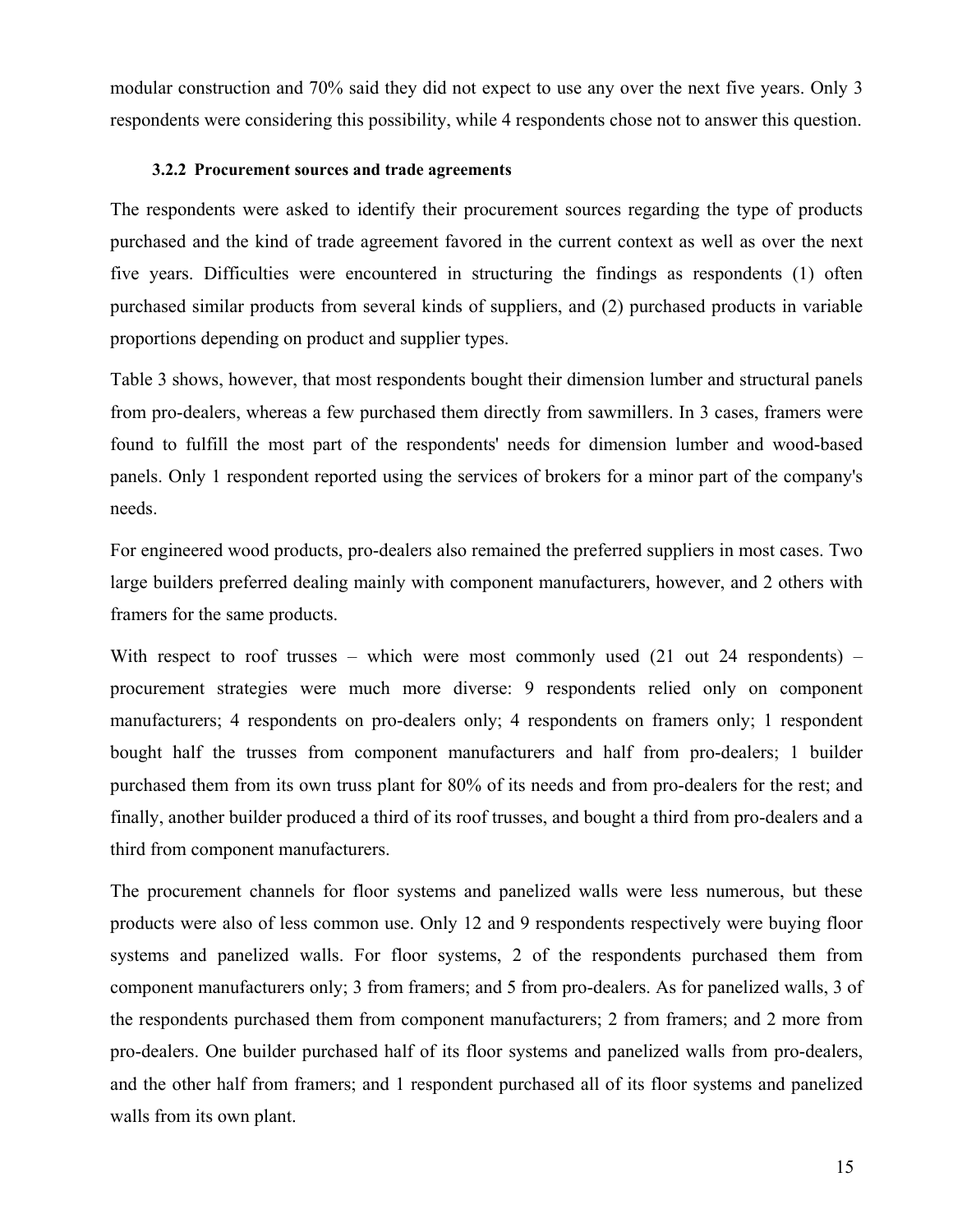| Product                                                                   | Number of      | Sawmiller                                                                 | <b>Broker</b> | Comp.  | Pro-   | Framer | Homebuilder's |  |
|---------------------------------------------------------------------------|----------------|---------------------------------------------------------------------------|---------------|--------|--------|--------|---------------|--|
|                                                                           | resp.          |                                                                           |               | Manuf. | dealer |        | own plant     |  |
|                                                                           |                |                                                                           |               |        |        |        |               |  |
| Dimension lumber $&$ structural panels OUT OF 23 (1 non-available answer) |                |                                                                           |               |        |        |        |               |  |
|                                                                           | 2              | 100%                                                                      |               |        |        |        |               |  |
|                                                                           | 1              | 80%                                                                       | 20%           |        |        |        |               |  |
|                                                                           | 1              | 30%                                                                       |               |        | 70%    |        |               |  |
|                                                                           | 15             |                                                                           |               |        | 100%   |        |               |  |
|                                                                           | 1              |                                                                           |               |        | 70%    | 30%    |               |  |
|                                                                           | $\overline{3}$ |                                                                           |               |        |        | 100%   |               |  |
|                                                                           |                | Engineered Wood Products OUT OF 20 (2 non-available answers; 2 non-users) |               |        |        |        |               |  |
|                                                                           |                |                                                                           |               | 100%   |        |        |               |  |
|                                                                           | 1              |                                                                           |               | 80%    | 20%    |        |               |  |
|                                                                           | 15             |                                                                           |               |        | 100%   |        |               |  |
|                                                                           | 1              |                                                                           |               |        | 70%    | 30%    |               |  |
|                                                                           | $\overline{2}$ |                                                                           |               |        |        | 100%   |               |  |
|                                                                           |                | Roof trusses OUT OF 21 (2 non-available answers; 1 non-user)              |               |        |        |        |               |  |
|                                                                           | 9              |                                                                           |               | 100%   |        |        |               |  |
|                                                                           | 1              |                                                                           |               | 50%    | 50%    |        |               |  |
|                                                                           | $\overline{4}$ |                                                                           |               |        | 100%   |        |               |  |
|                                                                           | 1              |                                                                           |               |        | 70%    | 30%    |               |  |
|                                                                           | $\overline{4}$ |                                                                           |               |        |        | 100%   |               |  |
|                                                                           | $\mathbf{1}$   |                                                                           |               |        | 20%    |        | 80%           |  |
|                                                                           |                |                                                                           |               | 33%    | 33%    |        | 33%           |  |
|                                                                           |                | Floor systems OUT OF 12 (2 non-available answers; 10 non-users)           |               |        |        |        |               |  |
|                                                                           | $\overline{2}$ |                                                                           |               | 100%   |        |        |               |  |
|                                                                           | 5              |                                                                           |               |        | 100%   |        |               |  |
|                                                                           | 1              |                                                                           |               |        | 50%    | 50%    |               |  |
|                                                                           | 3              |                                                                           |               |        |        | 100%   |               |  |
|                                                                           |                |                                                                           |               |        |        |        | 100%          |  |
| Panelized walls OUT OF 9 (1 non-available answers; 14 non-users)          |                |                                                                           |               |        |        |        |               |  |
|                                                                           | 3              |                                                                           |               | 100%   |        |        |               |  |
|                                                                           | $\overline{2}$ |                                                                           |               |        | 100%   |        |               |  |
|                                                                           | 1              |                                                                           |               |        | 50%    | 50%    |               |  |
|                                                                           | $\overline{2}$ |                                                                           |               |        |        | 100%   |               |  |
|                                                                           | $\mathbf{1}$   |                                                                           |               |        |        |        | 100%          |  |

*Table 3 - Procurement sources satisfying respondents' needs* 

For most products, pro-dealers were by far the preferred supply source for large homebuilders. However, if 11 respondents did not expect any change regarding their procurement sources, 12 others, i.e. half of the respondents to this survey, indicated that they either might (4 respondents) or would (8 respondents) switch to more direct purchases from wood products manufacturers in the future. Direct agreements would likely be negotiated with forest products manufacturers, with distributors and pro-dealers continuing to play a role in the logistics of the arrangement.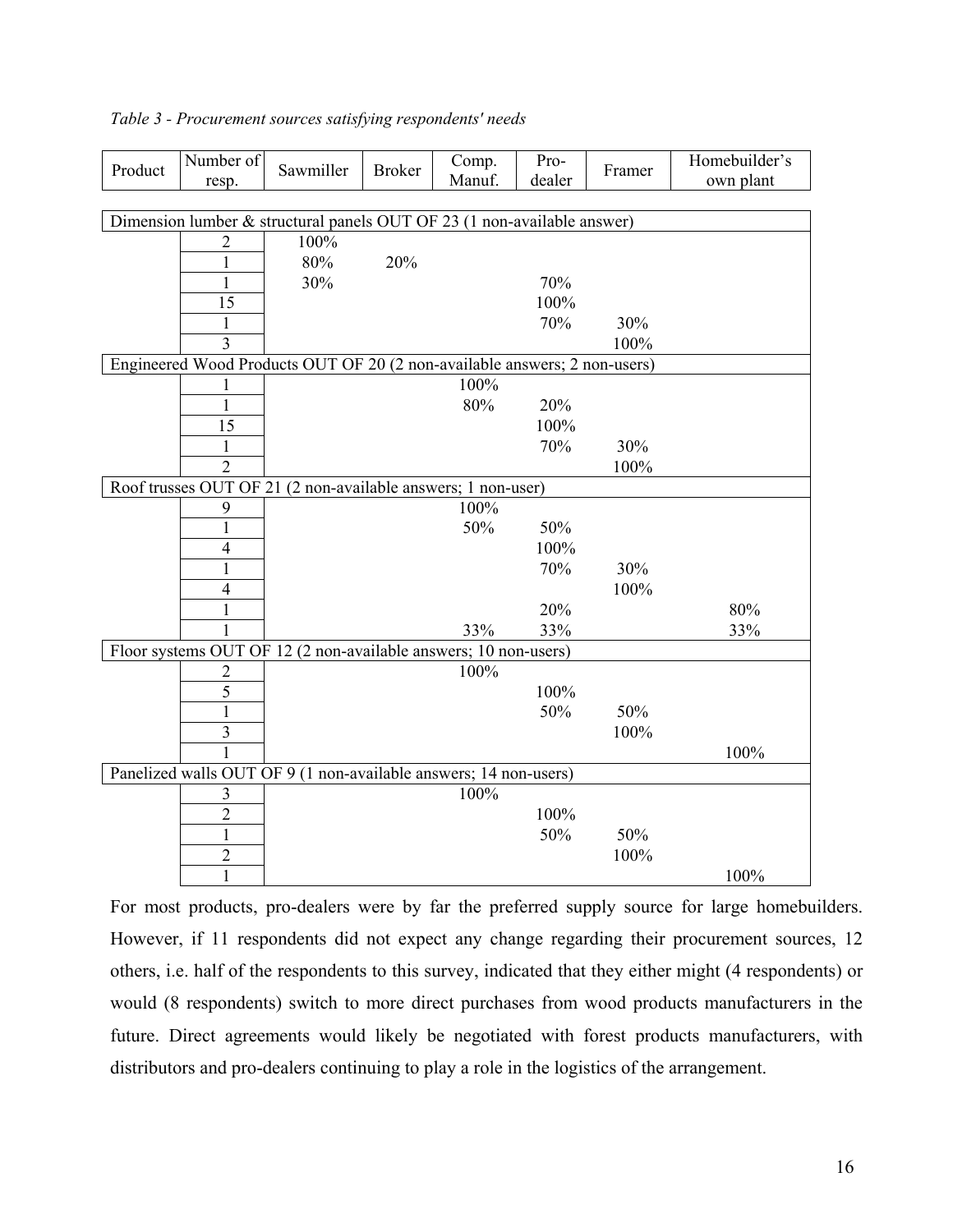Finally, Table 4 offers a visual overview of the 11 distinct procurement channels used for wood products, depending on who is the buyer (B), the seller (S) and occasionally the subcontractor (SUB), possibly in charge of assembly and installation.

In summary, the 11 different "routes" taking structural wood products into houses built by large homebuilders can be presented as follows. Wood products are sold either by a sawmiller (1), a broker (2), a component manufacturer (3), a pro-dealer (6) or a framer (11) to the large homebuilder. In other cases, a framer is subcontracted by the homebuilder to complete the assembly on site (4), and can also be in charge of buying the products (5) from a component manufacturer. The same scheme is found with the pro-dealer as the seller (7&8). Finally, products may be sold by a prodealer (9) to a component manufacturing plant owned by the large homebuilder (internal purchase in this case), and the plant delivers the systems directly to the site or subcontracts on-site assembly to a framer (10).

| $Chan-$        | <b>Sawmiller</b> | <b>Broker</b> | Component    | Pro-   | <b>Framer</b> | Large U.S.  |   |
|----------------|------------------|---------------|--------------|--------|---------------|-------------|---|
| nels           |                  |               | Manufacturer | dealer |               | Homebuilder |   |
|                |                  |               |              |        |               | Own         |   |
|                |                  |               |              |        |               | compon.     |   |
|                |                  |               |              |        |               | plant       |   |
|                | S                |               |              |        |               |             | B |
| 2              |                  | S             |              |        |               |             | B |
| 3              |                  |               | S            |        |               |             | B |
| $\overline{4}$ |                  |               | S            |        | <b>SUB</b>    |             | B |
| 5              |                  |               | S            |        | $B+SUB$       |             |   |
| 6              |                  |               |              | S      |               |             | B |
| ⇁              |                  |               |              | S      | <b>SUB</b>    |             | B |
| 8              |                  |               |              | S      | $B+SUB$       |             |   |
| 9              |                  |               |              | S      |               | B           |   |
| 10             |                  |               |              | S      | <b>SUB</b>    | B           |   |
| 11             |                  |               |              |        | S             |             | B |

*Table 4 - Current procurement channels for structural wood products* 

B: Buyer; S: Seller; SUB: Subcontractor.

Current purchasing agreements were essentially short-term based (less than one year) either for lumber (16 out of 23 responses), structural panels (idem), engineered wood products (16 respondents out of 21 users; 1 non-available answer and 2 non-users), roof trusses (16 out of 20 users; 3 non-available answers and 1 non-user), panelized walls (6 respondents out of 8 users; 2 non-available responses; 14 non-users) or floor systems (9 respondents out of 12 users; 2 nonavailable answers and 10 non-users). Only 1 respondent purchased lumber and structural panels on the spot market.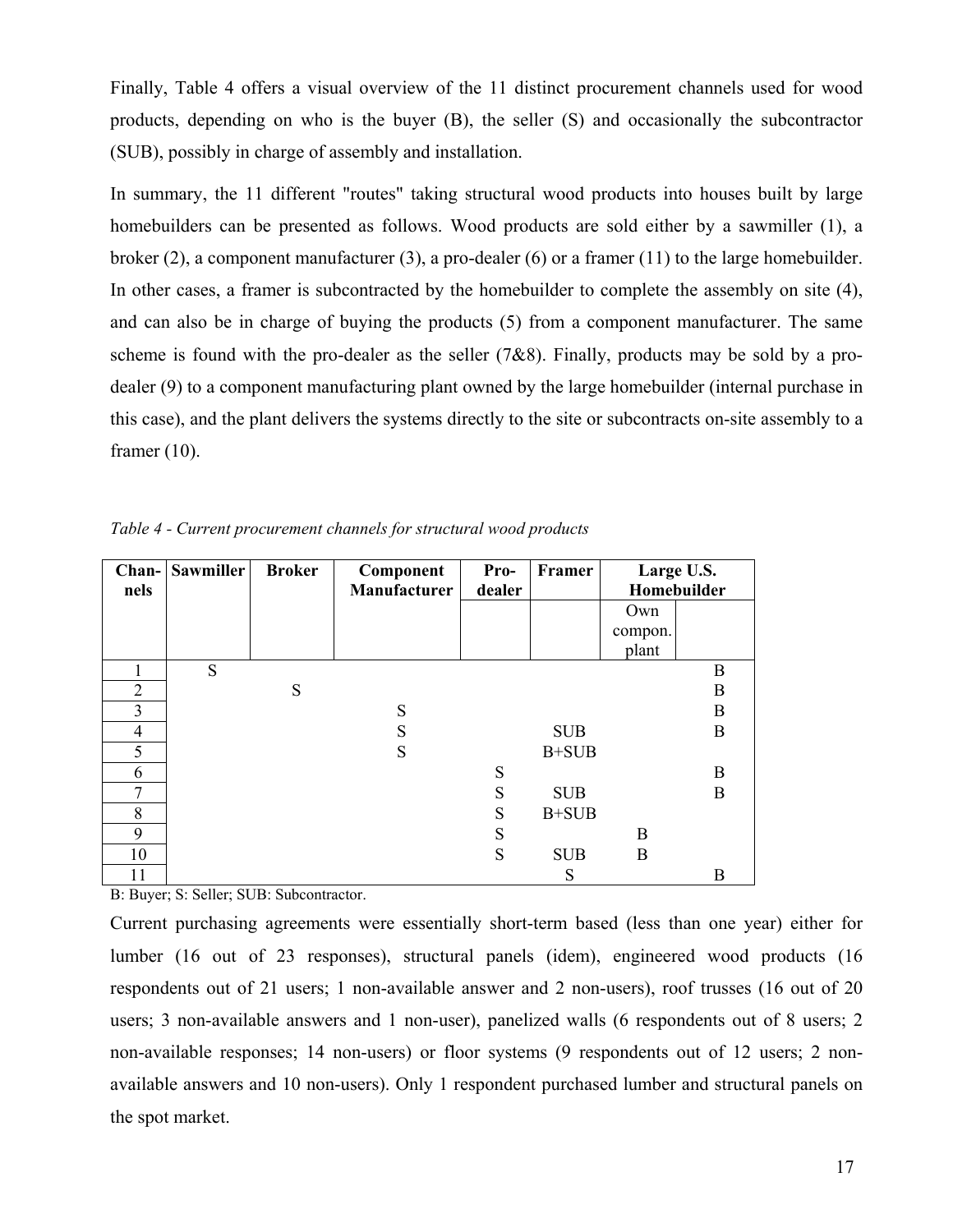Six of the large builders surveyed bought lumber and structural panels through other forms of trade agreements. These agreements were either long-term arrangements (over a year) with short-term price adjustments (90 days for instance) or quarterly contracts. Three of the respondents also reported purchasing agreements for engineered wood products. In addition, 1 respondent reported purchasing engineered wood products through a long-term agreement of up to four years (price guaranteed by the manufacturer). Another respondent bought 50% of its needs on the spot market and 50% through short-term to two-year agreements with guaranteed prices. Furthermore, 2 respondents relied on long-term arrangement with short-term price adjustments for their roof trusses, panelized walls and floor systems.

When questioned about the future of their purchasing agreements, however, 16 of the 24 respondents clearly showed their intention to develop long-term relationships, pointing to longer term agreement possibilities with suppliers and, in two cases, exclusive arrangements. This observation about the expected development of longer-term trade agreements was further confirmed in site visits.

There was no consensus among the respondents on future prospects for the use of prefabricated components. Three of them thought that their use would spread, which was also the opinion of the companies met on site. For the majority, prefabricated components would not gain in importance over the next five years.

#### **3.3 Emerging issues**

#### **3.3.1 Cooperation with suppliers and subcontractors**

The respondents were asked to rate the current level of cooperation they have with their suppliers and subcontractors on a scale of 1 (in full disagreement with current practice) to 5 (in full agreement). The results on different practices are presented in Figure 1 and they mostly describe types of information exchange. This indicates a surface level of interfirm cooperation between builders and suppliers/subcontractors. Cooperative activities entailing stronger involvement between builders and suppliers (such as developing new products and investing in new ventures) were rarely encountered.

However, 9 respondents added other cooperative practices such as communication on price trends and forecasting sales, as well as cooperation on schedules, which gave suppliers a broader perspective on demand (some could see six to eight months ahead thanks to this close cooperation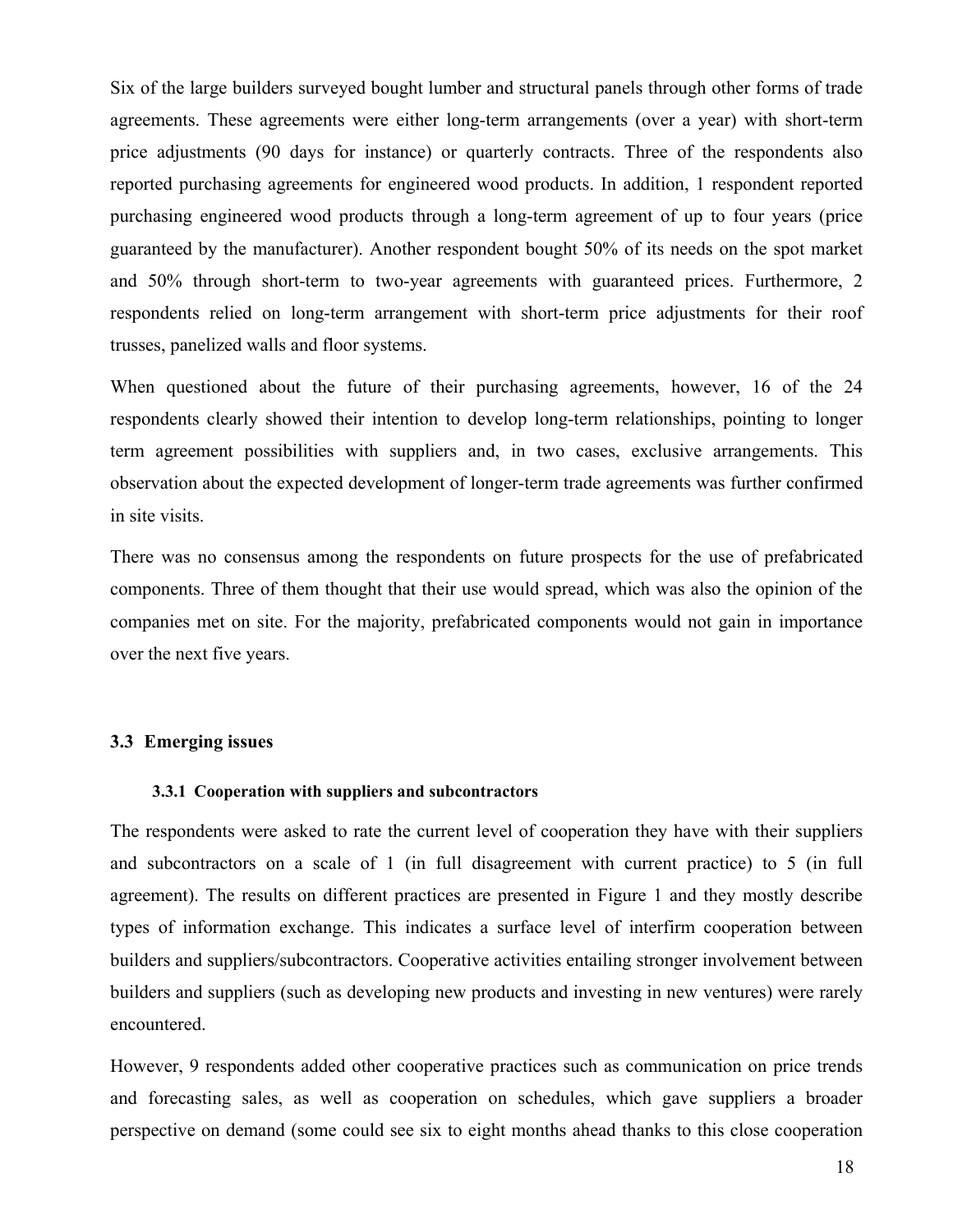on schedule). Discussion on supply arrangements and ways to reduce lead times and costs were listed among cooperative practices. Finally, house value engineering with manufacturer assistance was also mentioned as a current cooperative practice with suppliers.



*Figure 1 - Current cooperation between large homebuilders and suppliers*  22 available responses, rated from 1 (in full disagreement with current practice) to 5 (in full agreement)

When questioned on the evolution of collaborative practices with their suppliers over the next five years, half of the respondents definitely agreed that they would experience growing cooperation, particularly in the form of increased information and idea sharing, partnering through alliances and above all the emergence of longer-term purchasing agreements.

Two of the largest respondents also acknowledged that they would aim for more control over product specification and purchasing, with subcontractors acting more as service providers. Several other respondents wanted shorter supply chains by means of more direct purchasing agreements with manufacturers in order to better monitor activities and reduce costs.

#### **3.3.2 Electronic business and the use of information technologies**

The respondents were asked to rate the main applications they used to interact with their suppliers, on a scale of 1 (no interaction at all) to 5 (full interaction). As Figure 2 shows, e-mail was, not surprisingly, widespread, while other types of electronic relationships were generally in their infancy.

However, the picture drawn is slightly different if only the largest of the builders in the survey are considered. Half of the Top 10 U.S. builders stated that they fully interacted with their suppliers and subcontractors by means of electronic mail, but also reported somehow interacting by Electronic Data Interchange (EDI) and electronic funds transfer (mean of 3.75/5) as well as using extranet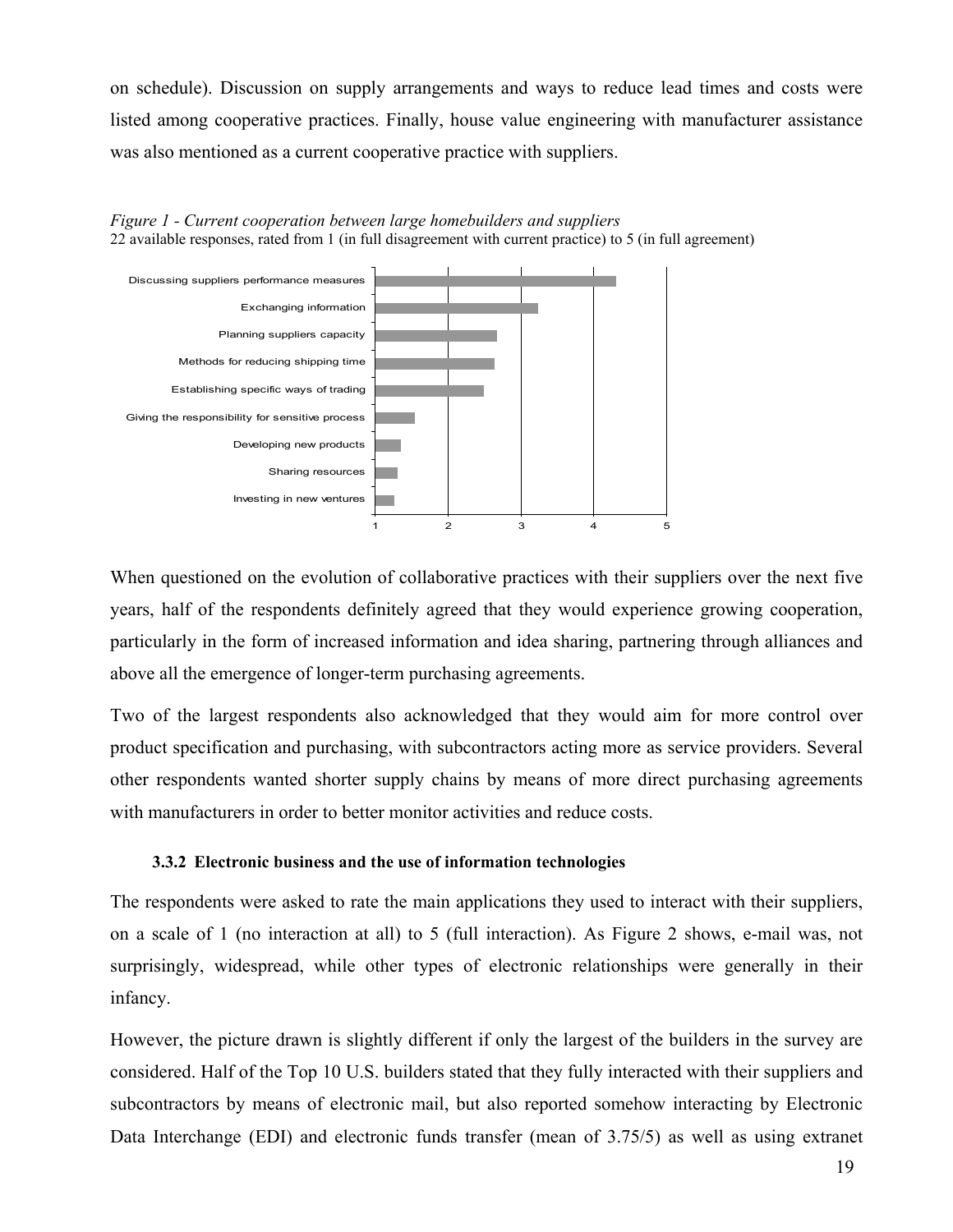systems (3.25/5). This is in agreement with former findings on electronic business tools acceptance being usually higher in larger firms.





In addition, only a few respondents were negative or uncertain regarding changes expected in any further use of Information Technology. Fifteen of 23 respondents to this question indicated a trend towards an increase in the use of IT to interact with their suppliers and subcontractors, thanks to more electronic commerce, from electronic ordering and funds transfer to electronic scheduling.

In conclusion, the respondents were in strong agreement with the suggestion that IT applications would gain importance in their relationships with suppliers over the next five years.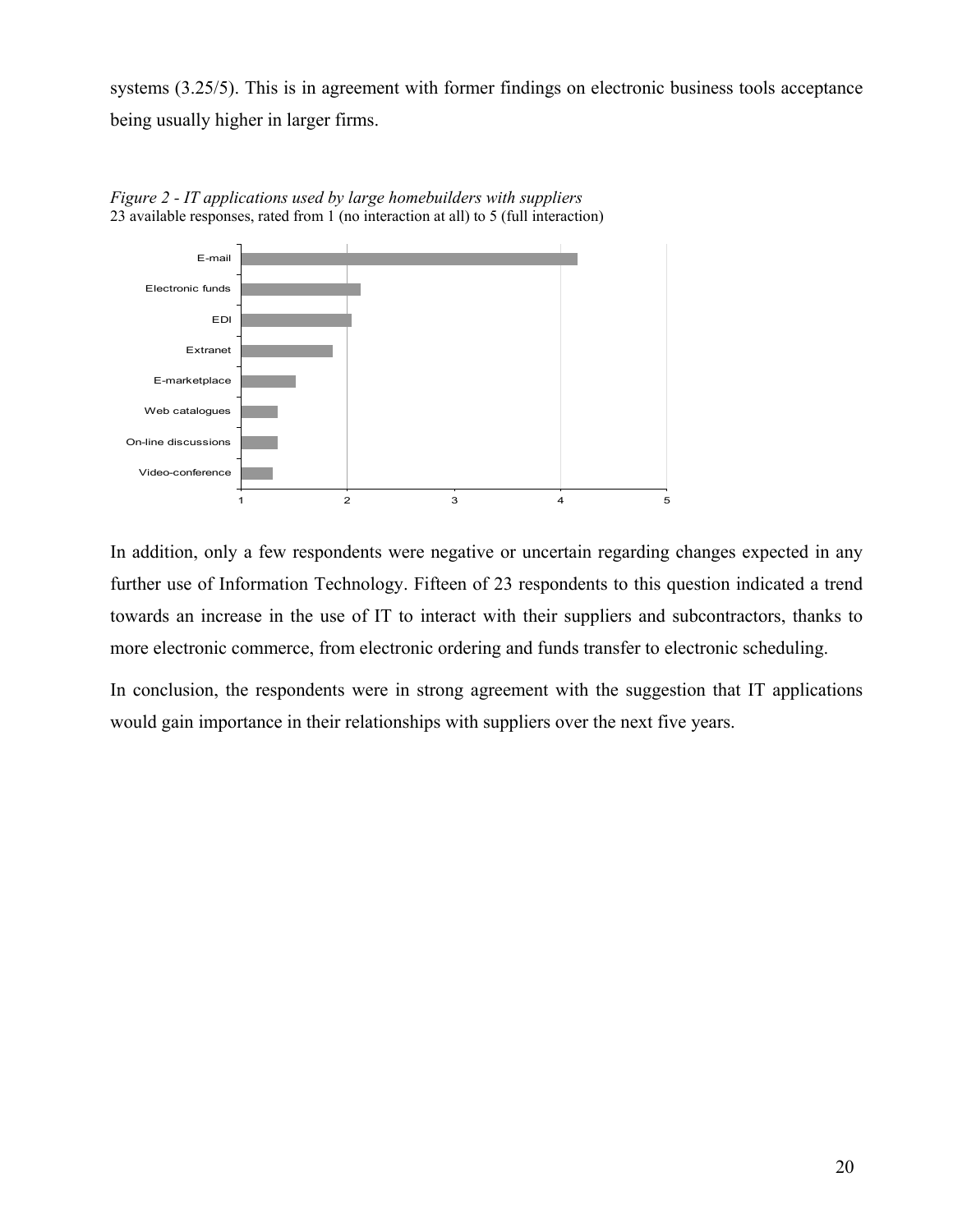#### **3.3.3 Five-year forecast on business practices and prefabricated components**

Finally, the respondents were asked to indicate their opinions regarding various issues (Figure 3). They had to express their agreement/disagreement on a scale of 1 (fully disagree) to 5 (fully agree) with the four following propositions with respect to the next five years: 1) Cooperation will grow with suppliers, 2) The use of IT with suppliers will grow, 3) The more the product is value-added, the longer the agreement deserves to be, and 4) Prefabricated components will be essential.

As Figure 3 shows, the purchasing representatives of the large homebuilders were strongly expecting cooperation with suppliers to increase (mean of 4.15/5) as well as the use of IT to interact with suppliers (3.85/5). Furthermore, the results suggest the existence of a link between the type of product and the type of trade agreement. A majority of the respondents thought that products containing more value added should be covered by longer-term agreements (mean of 3.7/5).



**In the next five years...**



Segmentation according to respondent size reveals an interesting difference between "superbuilders" and the other large builders. The answers to this survey from the 3 respondents among the Top 5 builders suggest that super large builders had a different and much more positive perception of the future development of information technologies, the expansion of prefabricated components as well as the link between the length of trade agreements (i.e. the continuity of the relationship between the buyer and the seller) and the nature of the products exchanged (more or less value-added). There was no significant difference between the two groups regarding cooperation with suppliers, both of them showing an equivalent perception of its further development (mean of 4.3/5 for the Top 5 respondents and of 4.1 for the others).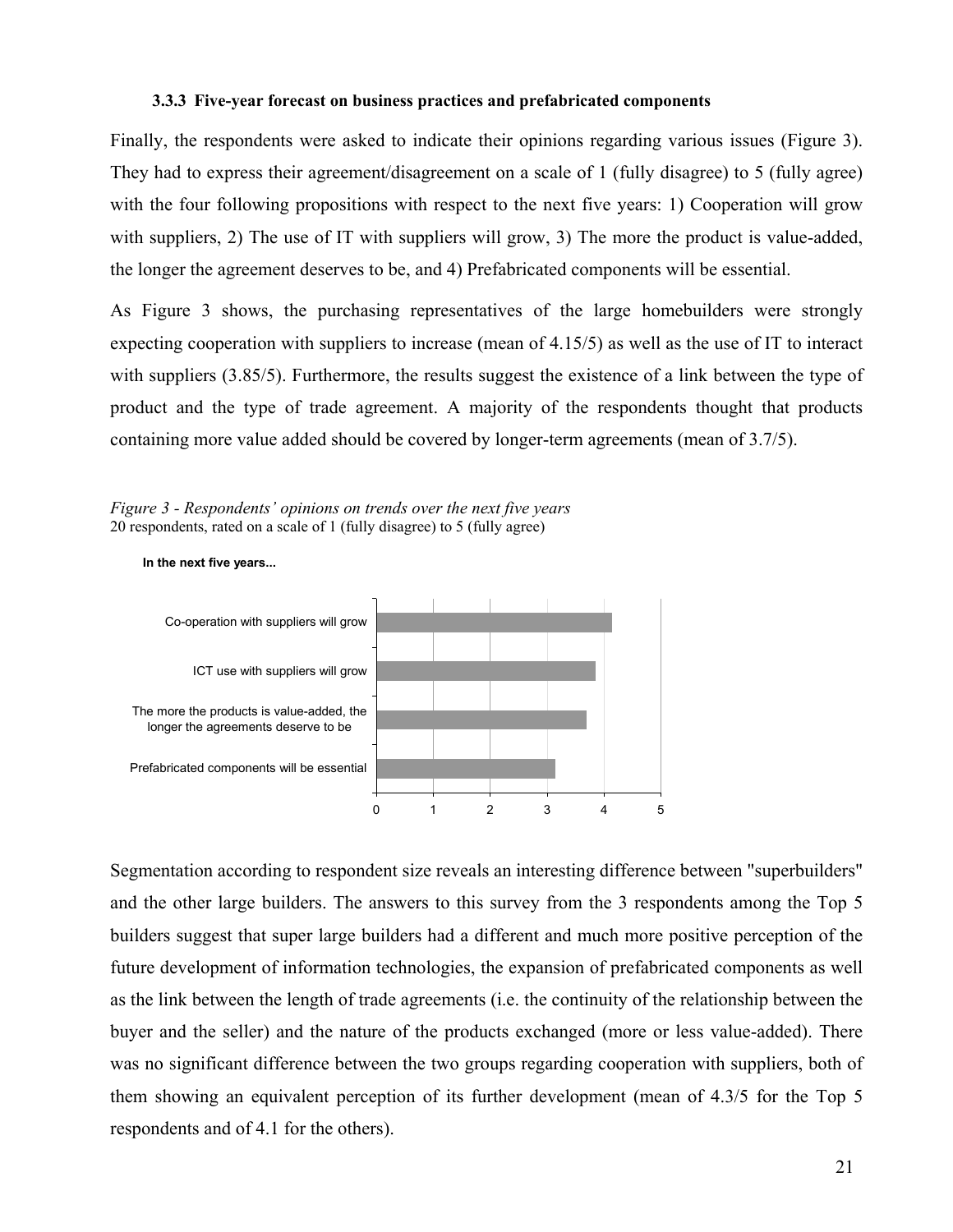However, the 3 respondents among the Top 5 builders rated the statement about prefabricated components being essential in the future as high as 4.7/5, indicating their obvious agreement, whereas the average response of the other large builders was only 2.9/5, indicating a rather unfocused opinion regarding the proposed statement. The same can be observed for the growth of IT use, with obvious agreement (4.7/5) being indicated by the Top 5 respondents, whereas the mean for the others respondents only reached 3.7/5. Finally, the superbuilders obviously perceived a positive correlation between value addition to products and the length of trade agreements (4.7/5) while this seemed less clear to the rest of the respondents  $(3.5/5)$ .

## **4 Discussion and future research**

On the whole, the results of this study show that the respondents among the Top 100 U.S. homebuilders have developed highly varied strategies regarding home types and size, material uses and procurement sources. The rationales underlying such diversity in strategies could not be precisely identified in the context of this study but may obviously be the purpose of further investigation. However, it can be assumed that diversity is a characteristic of the transition period experienced by the homebuilding industry, in which the stakeholders try to adapt to change in their business environment without any clear and unique direction.

More specifically, the first objective of this study was to document current and prospective building techniques used by the largest U.S. builders. Previous research by Fell and Robichaud (2001) showing that large builders were more likely to use structural components than smaller ones finds support in this survey in as much as respondents massively reported using engineered wood products, roof trusses and, to a lesser extent, panelized walls and floor systems. In this sense, prefabrication indeed appears as an adequate answer to many of the large builders' expectations in terms of product attributes (availability, straightness, price volatility, etc.), waste reduction on site and ease/speed of assembly and installation.

However, the expected wider use of modular building systems among large builders is not supported by these results, as very few of the respondents have actually adopted modular construction nor expect to do so over the next five years. Furthermore, the fact that, on average, the respondents did not rate prefabricated components highly as an essential part in future construction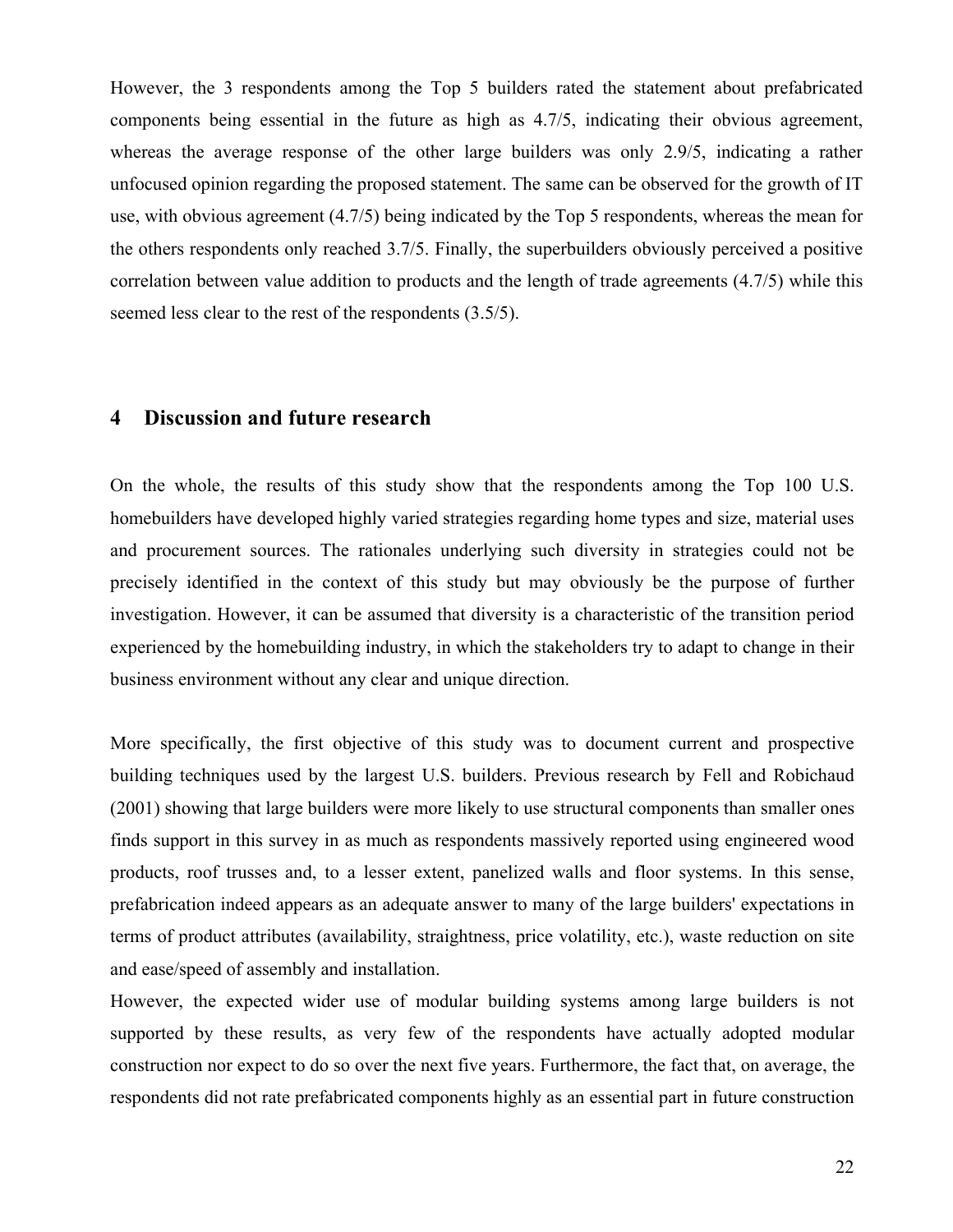is something of a paradox in view of current use levels. This paradox has to be addressed and possible explanations are suggested below.

A first concern relates to a possible semantic misunderstanding regarding the term "prefabricated components" used in this study to refer to factory-built components, such as trusses for instance. It was also observed that other terms (i.e. "pro-dealer") were not familiar with some of the respondents, who employed similar but different terminology. Further research should address the issue of listing and clarifying multiple terms employed in both managerial and academic discourses.

Nevertheless, the paradox observed is more likely to be grounded in a belief among large builders that prefabrication would not gain any further momentum in replacing stick-built methods. If this is true, their rationale needs to be identified, and the existing or perceived barriers to massive adoption have to be further studied. One hypothesis might be that these barriers are related to industry structure and current business practices, rather than problems inherent to the technology or products' attributes. Indeed, recent work by Robichaud and others (2004) suggests that the current (and still evolving) distribution channel structure for wood products does not help builders make an easy transition from stick-built techniques. For instance, the presence of intermediaries prevents builders from communicating with product manufacturers to address callbacks when problems occur on site or after installation. This can be a major hurdle in view of the fact that, since the end of 2000 or so, homebuilders have had difficulty finding reasonable insurance coverage, in both financial and legal terms, and this has forced them to try and transfer risk to other parties whenever possible (Robichaud et al. 2004).

The results of the present study confirm the existence of a restructuration in the industry coupled with important changes in the way business is conducted between large builders and their suppliers. In this sense, conservatism and resistance to change in the homebuilding industry as well as in the upstream industries regarding the adoption of new business practices - combined with a lack of information on and understanding of the ins and outs of these new building techniques and their impact on business practices - have to be considered potential barriers. Research avenues are open to confirm this hypothesis and help overcome existing barriers to the industrial culture of these sectors moving towards innovation and the development of accurate business practices.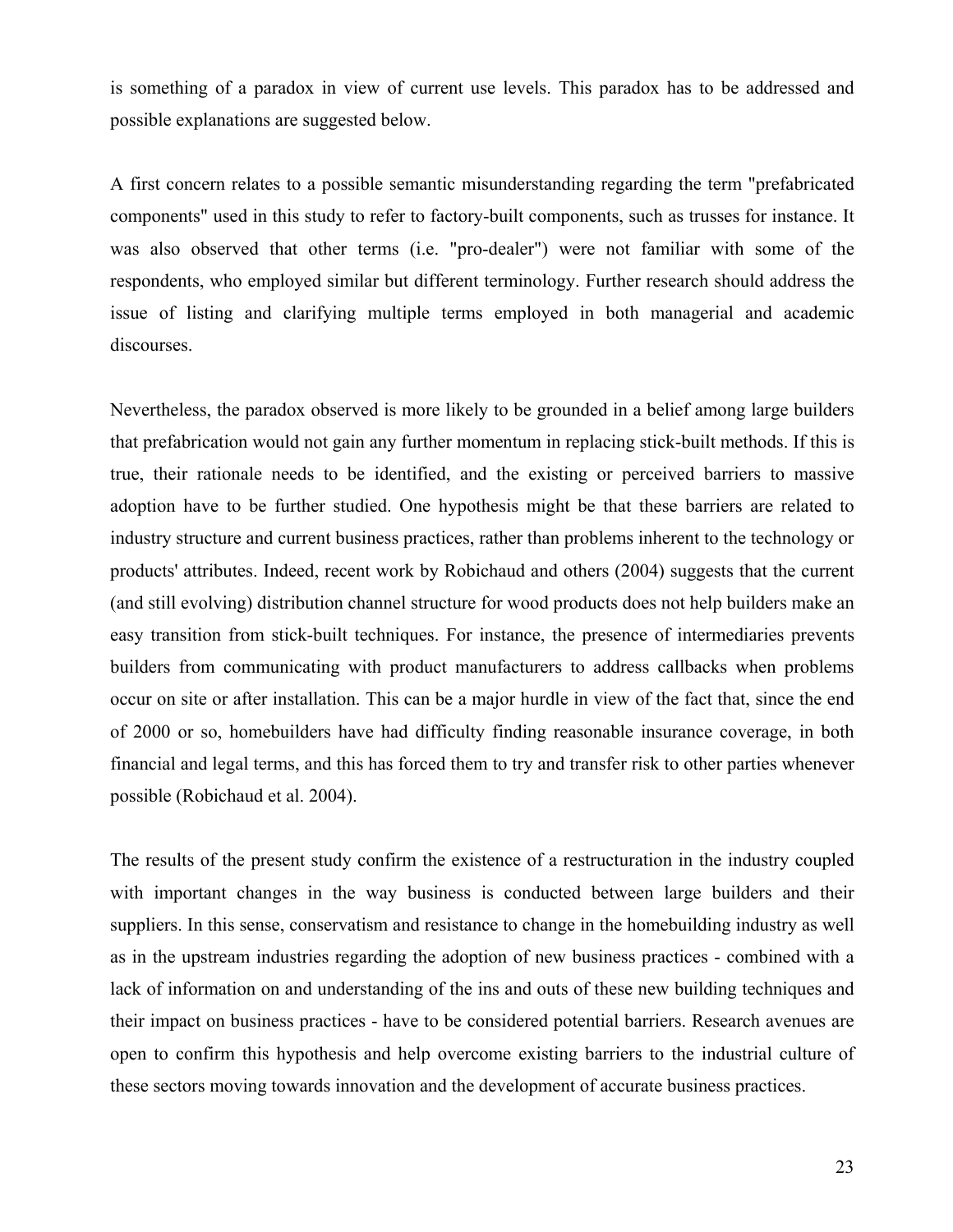Another rationale may relate to a shift in the core business of large homebuilders, whereby they would evolve from powerful "hammer holders" into land developers and integrators providing turn-key houses. As a result, they might be focusing on issues other than just building techniques and materials purchasing. There might come a point where they want to outsource this activity or form strong partnerships with suppliers, which would then be in charge of choosing the relevant building methods and developing new products, including engineered wood products and prefabricated components and systems. This evolution in the core business of large homebuilders is also hypothesized as a major driver in reshaping the whole industrial landscape, and it has to be further studied.

Results from this survey relating to the two other research objectives (understand the procurement channels and describe relationships with suppliers) provide insights to further explore these avenues.

As already mentioned, previous research indicated that, as a result of consolidation, the larger builders had been expanding at the expense of mid-size players while small builders continued to flourish on niches. In addition, pro-dealers were said to gain market share in procuring materials to large homebuilders. The present study has confirmed the strong presence of pro-dealers as a main procurement source for large builders as well as the existence of a small group of "superbuilders", characterized by a largely optimistic vision regarding the future development of cooperation with suppliers and the use of IT with suppliers.

Key findings also strengthen elements found in the literature review regarding mergers and acquisitions as a means of pursuing growth and geographical expansion in the case of the large builders interviewed. Although a few actually operated vertically, many of the respondents gave preference to acquire competitors rather than integrate upstream players in the supply chain, such as component manufacturers. This is in line with the variety of procurement strategies emphasized by this study with respect to large builders.

Most of our respondents foresaw the development of closer, more direct and long-term business relationships with their suppliers and subcontractors supported by an increasing use of information technologies. These observations reinforce the hypothesis that major changes are about to transform the still-fragmented industry into a new structure, thus adding to previous work showing that the future success of suppliers may rely on going beyond products to offer "complete solutions"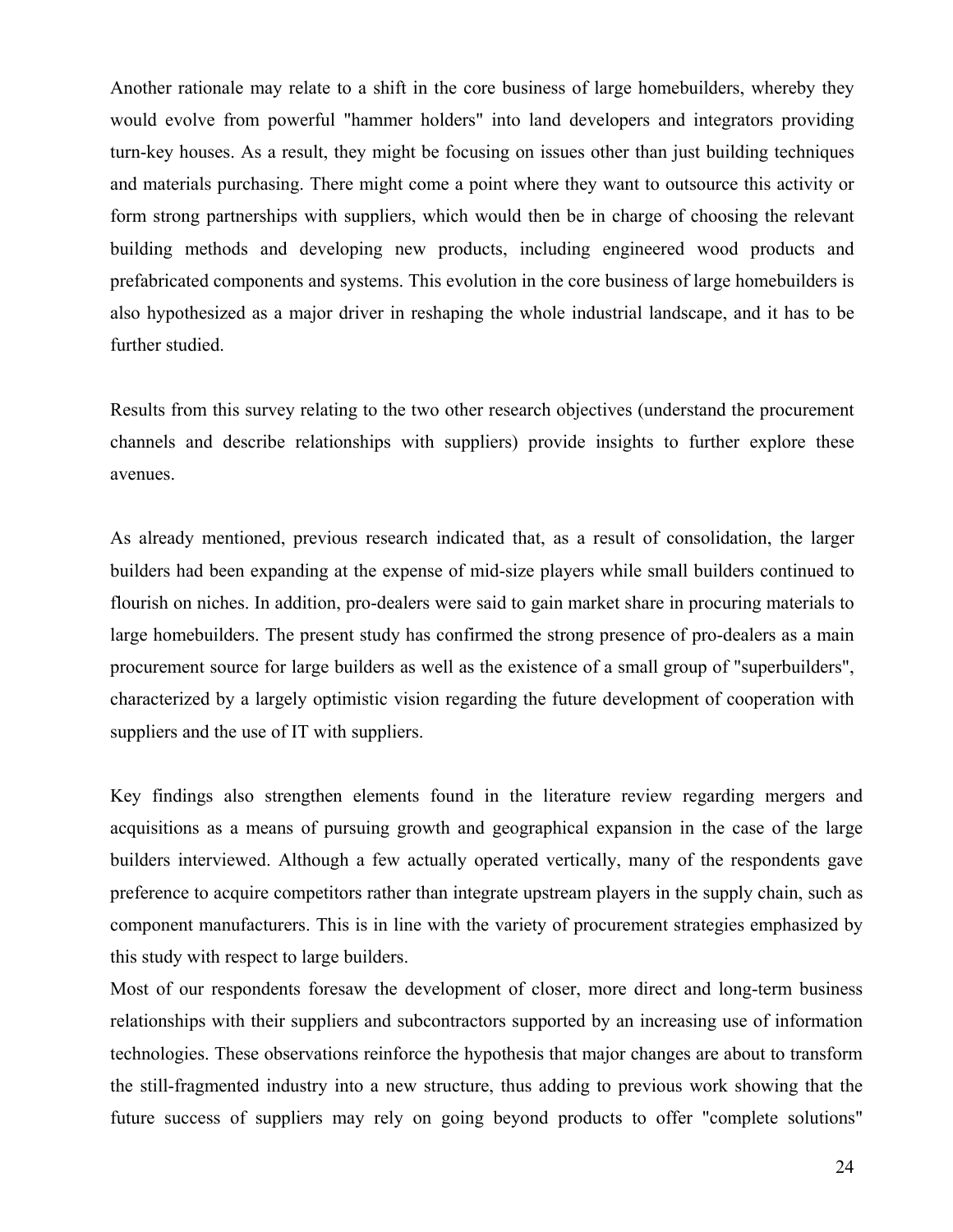(including the addition of insulation, installation and maintenance services, sharing the cost of warranties, insurance and litigation issues, and so on).

To open up discussions on this topic, it is suggested that this new industrial organization is probably better described by the emerging concept of "value-creating network" than by the now criticized "supply chain". Increasing concern has been expressed in recent years over the limitations of the supply chain concept in embracing the post-delivery, post-evaluation and overall relationship building aspects of the complex supply process (Al-Mudimigh et al. 2004). Critics have pointed out that the supply chain concept does not extend far enough to capture the customer's (end user) future needs, which are most critical in a market-focused economy. In different research fields (strategic management, marketing, logistics, operations management, etc.), this has led to a proliferation of new terms to design an "extended supply chain", such as "hyper-chain", "supply-network", "supplychain network", "interfirm logistics network", "value creation systems", and so on. Among these new terms, the concept of value-creating network appears to be of special interest. A value-creating network is defined as "an entity aiming at producing superior value for end customers" (Kothandaraman and Wilson 2001) and emphasizes the importance of business relationships (Helander 2004). Now, the results of this exploratory study indicate that large homebuilders in the U.S. consider upcoming changes from this very perspective: increased cooperation and use of I.T. with suppliers, disintermediation of the procurement channels. Then, these results suggest that the evolution of business relationships is a major driver for the industries under scrutiny to keep on restructuring and developing more performing ways to be in business together, possibly into valuecreating networks.

The emergence of value-creating networks and the evolution of interfirm relationships in these business markets are in need of further investigation. Although this type of industrial organization is supported in theory and has been observed to emerge in other industries, it remains to be proven that value-creating networks can be developed in the sectors under scrutiny. It is suggested that the partnerships recently formed in the U.S. between leaders among homebuilders and wood products manufacturers are embryos of value-creating networks. However, little is known on the satisfaction of the parties involved, or the success factors and difficulties encountered in the establishment of such partnerships in these sectors.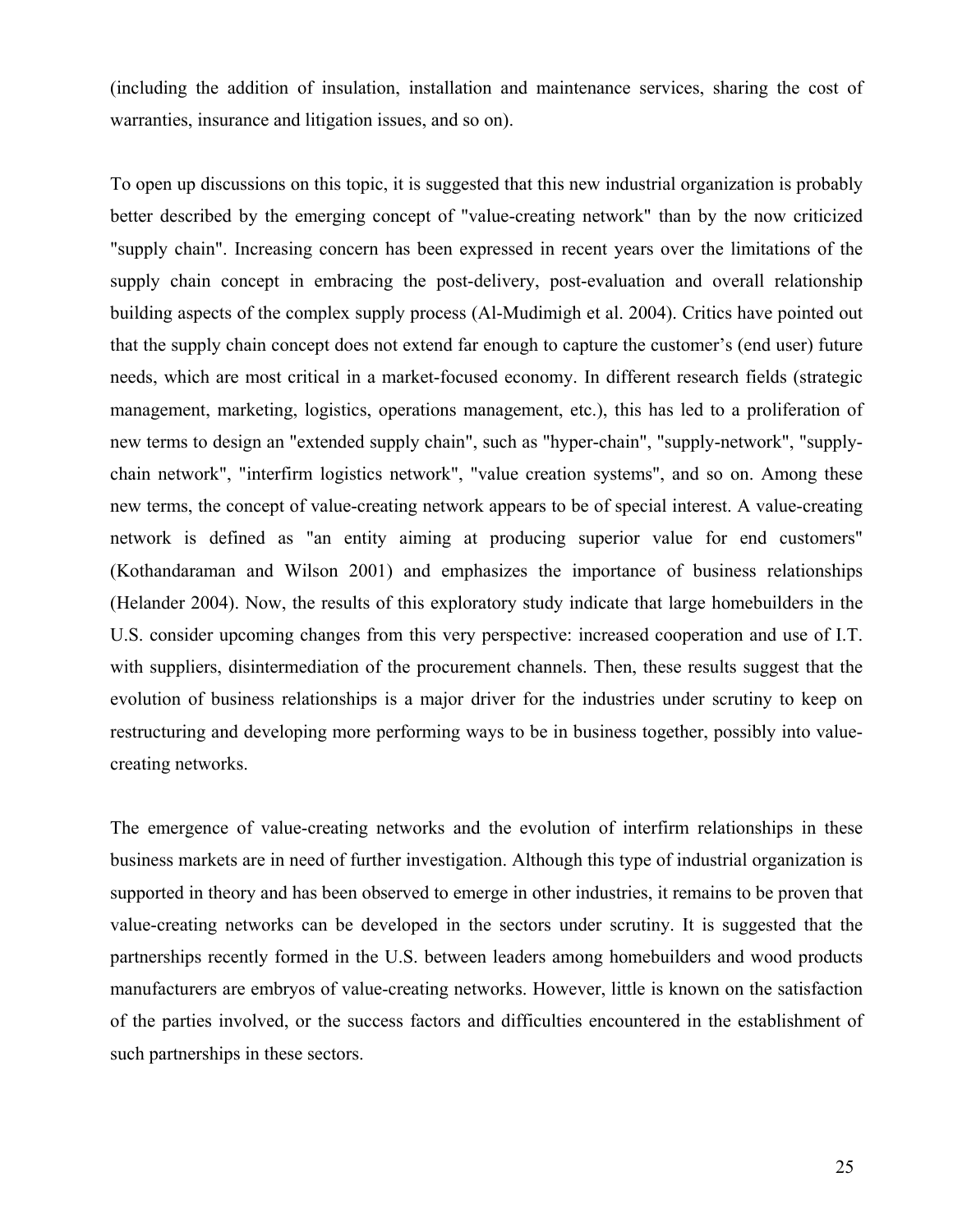Many questions remain unanswered regarding the nature and features of the relationships required, efforts invested in building and maintaining such relationships, and the structure and distribution of power within these value-creating networks. Which are to be the nodes players and which the focal players? For now, it is possible to hypothesize that different value-creating networks are to emerge, including (1) large sawmillers having integrated the manufacture of structural wood components, pro-dealers and large homebuilders, and (2) component manufacturers, big box stores and small builders, for example. As for the focal players - in other words the players with a key role and great influence in the network - the question is wide open and addresses the positions of the homebuilders, pro-dealers as well as providers of engineering design and software solutions, which stand to gain considerably in importance from the adoption of factory-built structural products.

In an attempt to build on the observations made in this survey, and especially on the assessment of large builders' procurement channels (see Table 4), a visual representation of a possible valuecreating network for structural wood products is presented in Figure 4. The figure shows in bold lines the relationships that builders (as buyers) have developed with framers, pro-dealers, component manufacturers and, directly, with lumber and panel manufacturers, as observed in this study. Other relationships suggested in previous research are shown in dotted lines, particularly those between builders and design and engineering providers (third-party design firms or architects, for instance). As concerns framers, it is assumed that they also have relationships with design providers, component manufacturers and/or pro-dealers (as buyers) to purchase products for large builders, as found in this study. As for component manufacturers, which are assumed to maintain relationships with design providers, they interact with lumber and panel manufacturers and/or prodealers (as buyers) on the one hand, and with framers (as sellers) on the other hand. In this network of relationships, lumber and panel manufacturers also interact with component manufacturers and/or pro-dealers (as sellers) as well as with builders. Finally, it is suggested that pro-dealers can be involved in business relationships with lumber and panel manufacturers and/or component manufacturers as well as with design and engineering solutions providers (as buyers), and with framers and/or large homebuilders (as sellers).

*Figure 4 - A value-creating network for structural wood products – From the perspective of large U.S. builders*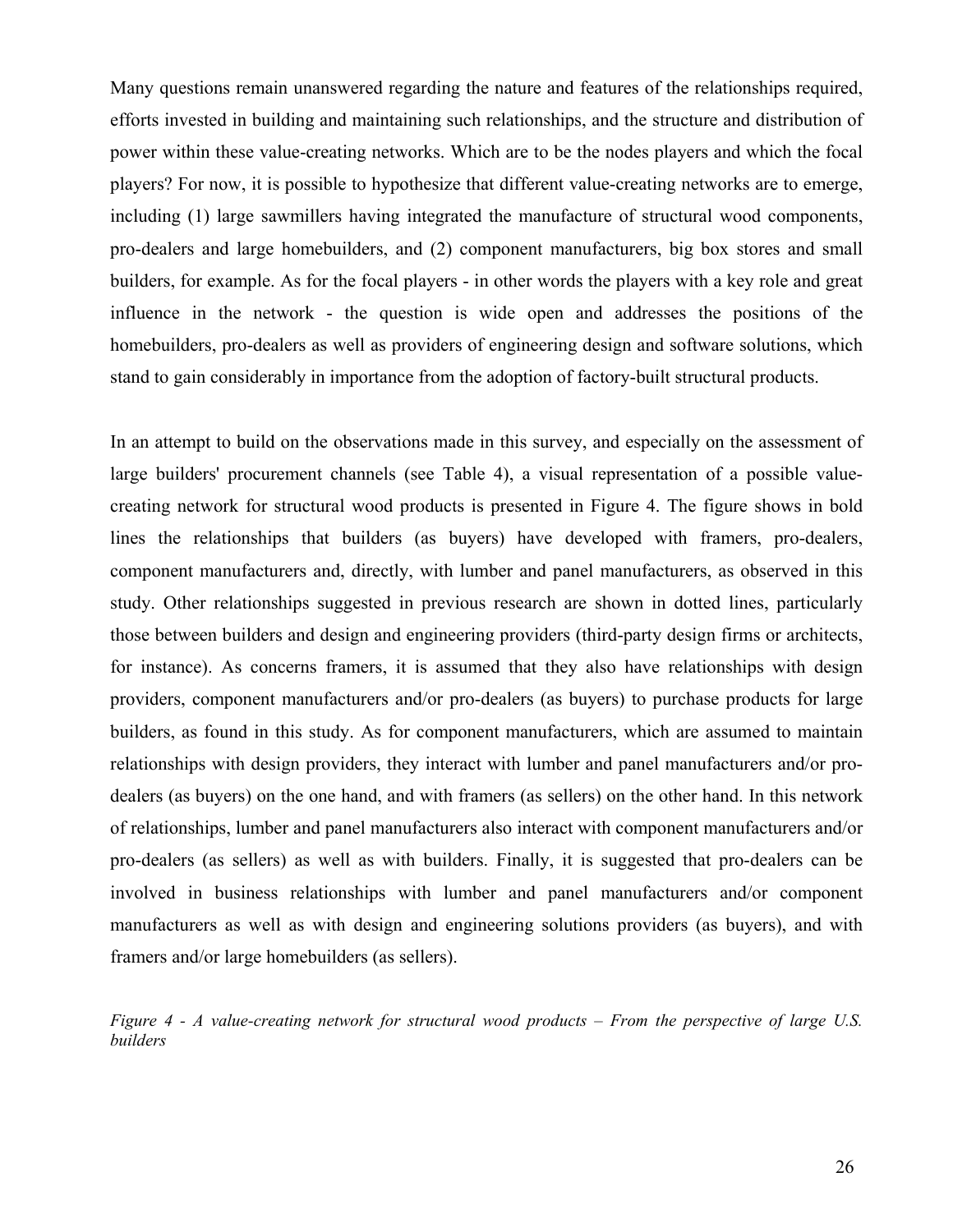

This overly simplistic representation of a value-creating network for structural products reveals many difficulties that further research will have to solve. It will be a real challenge to delineate the network, representing the flow of the different products, the activities implied, the actors involved (integrating the different activities to some extent) and their multiple buyer/seller relationships.

Other questions arise such as the interaction between firms and the coordination of activities in such a configuration. It will be necessary to investigate the various modes of interaction and coordination, the governance mechanisms (trade agreements, contracts and so on) and the tools (including Internet-based technologies and systems as underlined in the findings) allowing valuecreating networks to emerge and to be efficient. Finally, the outcomes of this type of new structure, fostered by close and strong business relationships, are also to be considered. Many benefits have been associated in the literature with improved relationships between customers and suppliers, from innovation to satisfaction, responsiveness, flexibility and so on. One of the most recent trends observed has been a new emphasis on customization, and more specifically mass-customization, as one of the possible outcomes of value-creating networks. One may wonder to what extent this trend represents a potential avenue for builders, and large builders in particular, to consider.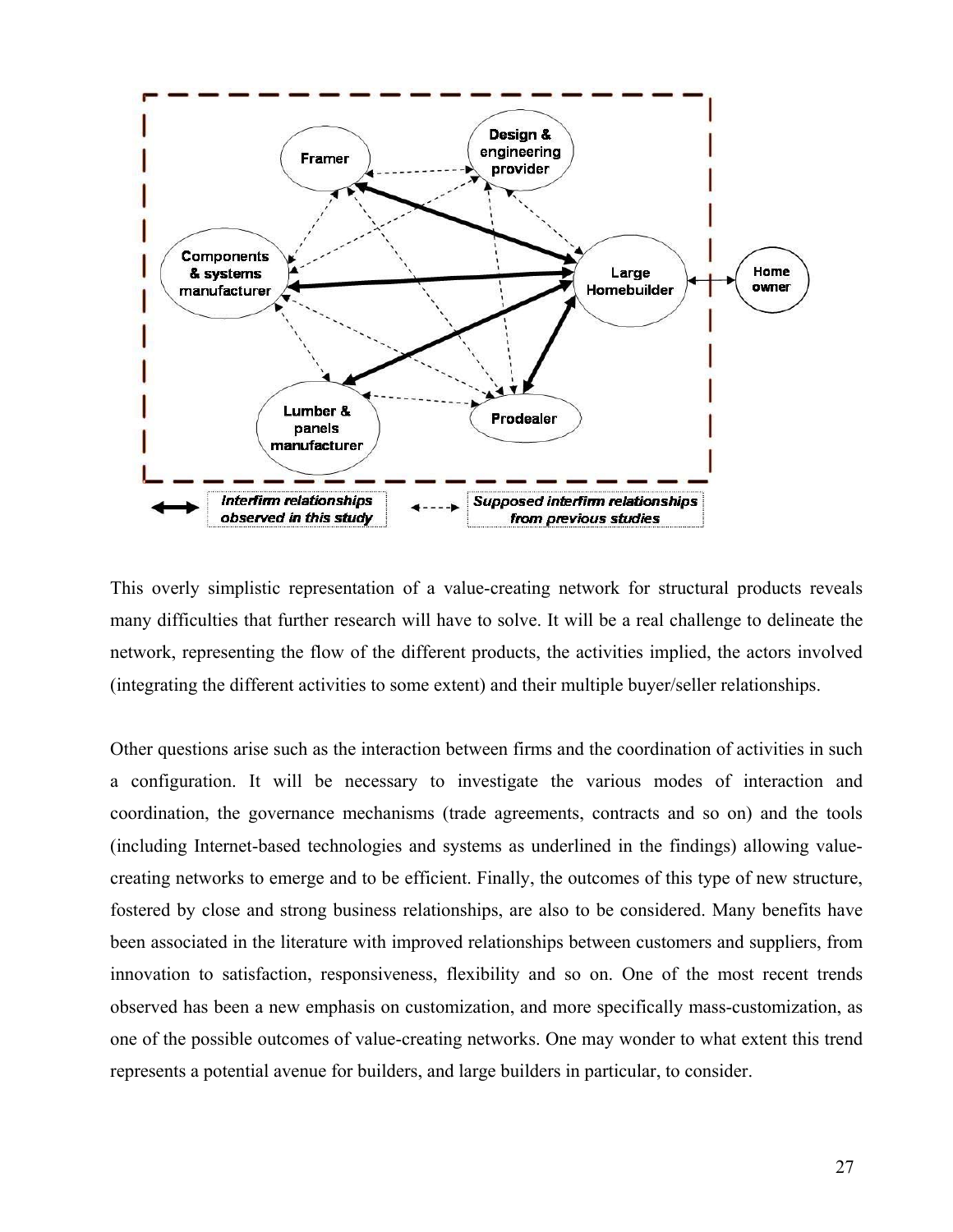## **5 Conclusion**

This exploratory study of large U.S. homebuilders' procurement strategies for structural wood products has furthered academic knowledge of the current and prospective use of building materials and techniques, procurement channels and business relationships with suppliers. By offering an integrative approach to many current trends that was missing in the literature, it has provided deep insights into the fundamental changes that these builders are more than likely to drive in the homebuilding industry and consequently impose on upstream industries. At a time when the business environment grows incrementally competitive and selective, with large builders becoming larger as well as quicker and better at building homes, it is a matter of survival for wood products manufacturers to integrate these changes and catch up on the necessary adaptation.

One of the most promising avenues for structural wood products manufacturers to enhance this adaptation is to place interfirm relationships at the core of their strategic thinking. By doing so, they will face up to one of the most challenging tasks they need to address without delay: that of abandoning their age-old commodity production philosophy and becoming committed actors in the value creation process for homebuilders.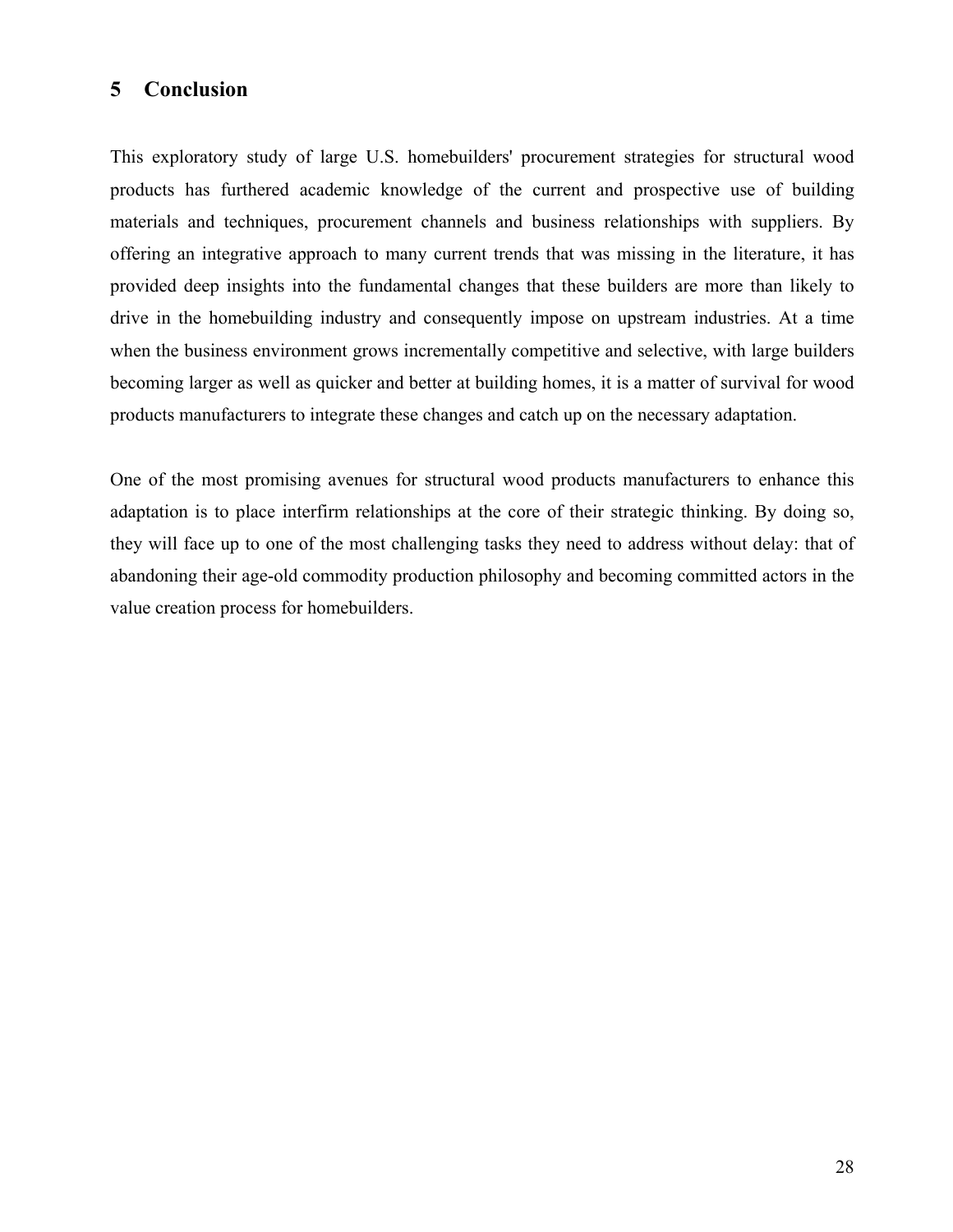## **Literature cited**

- Abraham, D., C. Fuentes and D.M. Abraham. 2004. Evaluating web-based bidding in construction: using simulation as an evaluation tool. International Journal of Electronic Business. 2(2): 121.
- Al-Mudimigh, A.S., M. Zairi and A.M.M. Ahmed. 2004. Extending the concept of supply chain: The effective management of value chains. International Journal of Production Economics. 87(3): 309-320.
- Alexander, B.T. 2000. John T. Dunlop Lecture The U.S. Homebuilding Industry: A Half-Century of Building the American Dream. Harvard University. 45 pp.
- Barlow, J. and A. Jashapara. 1998. Organisational learning and inter-firm "partnering" in the UK construction industry. The Learning Organization. 5(2): 86-109.
- Barthorpe, S., H.-J. Chien and J.K.C. Shih. 2003. The current state of ICT usage by UK construction companies. International Journal of Electronic Business. 1(4): 358.
- Beauregard, R. and L. Bouthillier. 1993. Crisis in the Quebec Forest Industry Problems and Possible Solutions. Forestry Chronicle. 69(4): 406-408.
- Bredström, D., J.T. Lundgren, M. Rönnqvist, D. Carlsson and A. Mason. 2004. Supply chain optimization in the pulp mill industry – IP models, column generation and novel constraint branches. European Journal of Operational Research. 156: 2–22.
- Bresnen, M. and N. Marshall. 2000. Building partnerships: Case studies of client-contractor collaboration in the UK construction industry. Construction Management and Economics. 18(7): 819.
- Brousseau, E. 1993. Contracts Economy Information Technology and Interfim Coordination (in French: L'économie des contrats - Technologies de l'information et coordination interentreprises). Presses Universitaires de France. Paris. 368 pp.
- Builderonline. 2004. Builder 100 Listing Annual Report on the Largest U.S. Homebuilders. From http://www.builderonline.com/content/builder100/builder100-04.asp?sectionID=228.
- Burnes, B. and R. Coram. 1999. Barriers to partnerships in the public sector: the case of the UK construction industry. Supply Chain Management. 4(1): 43.
- Carlsson, D. and M. Rönnqvist. 2005. Supply chain management in forestry-case studies at Sodra Cell AB. European Journal of Operational Research. 163(3): 589-616.
- Cheng, E.W.L., H. Li, P.E.D. Love and Z. Irani. 2001. An e-business model to support supply chain activities in construction. Logistics Information Management. 14(1/2): 68.
- Childerhouse, P., L. Lewis, M. Naim and D.R. Towill. 2003. Re-engineering a construction supply chain: a material flow control approach. Supply Chain Management-an International Journal. 8(3-4): 395-406.
- Choi, J. and J.S. Russell. 2004. Economic gains around mergers and acquisitions in the construction industry of the United States of America. Canadian Journal of Civil Engineering. 31(3): 513-525.
- Cohen, D.H. and R.A. Kozak. 2002. Research and technology: Market-driven innovation in the twenty-first century. Forestry Chronicle. 78(1): 108-111.
- Diamond, J., D.E. Chappelle and J.D. Edwards. 1999. Mergers and acquisitions in the forest products industry. Forest Products Journal. 49(4): 24-36.
- Dillman, D.A. 2000. Mail and Internet surveys: The tailored design method. 2nd ed. John Wiley & Sons. New York. 447 pp.
- Eastin, I.L., S.R. Shook and S.J. Fleishman. 2001. Material substitution in the U.S. residential construction industry, 1994 versus 1998. Forest Products Journal. 51(9): 30.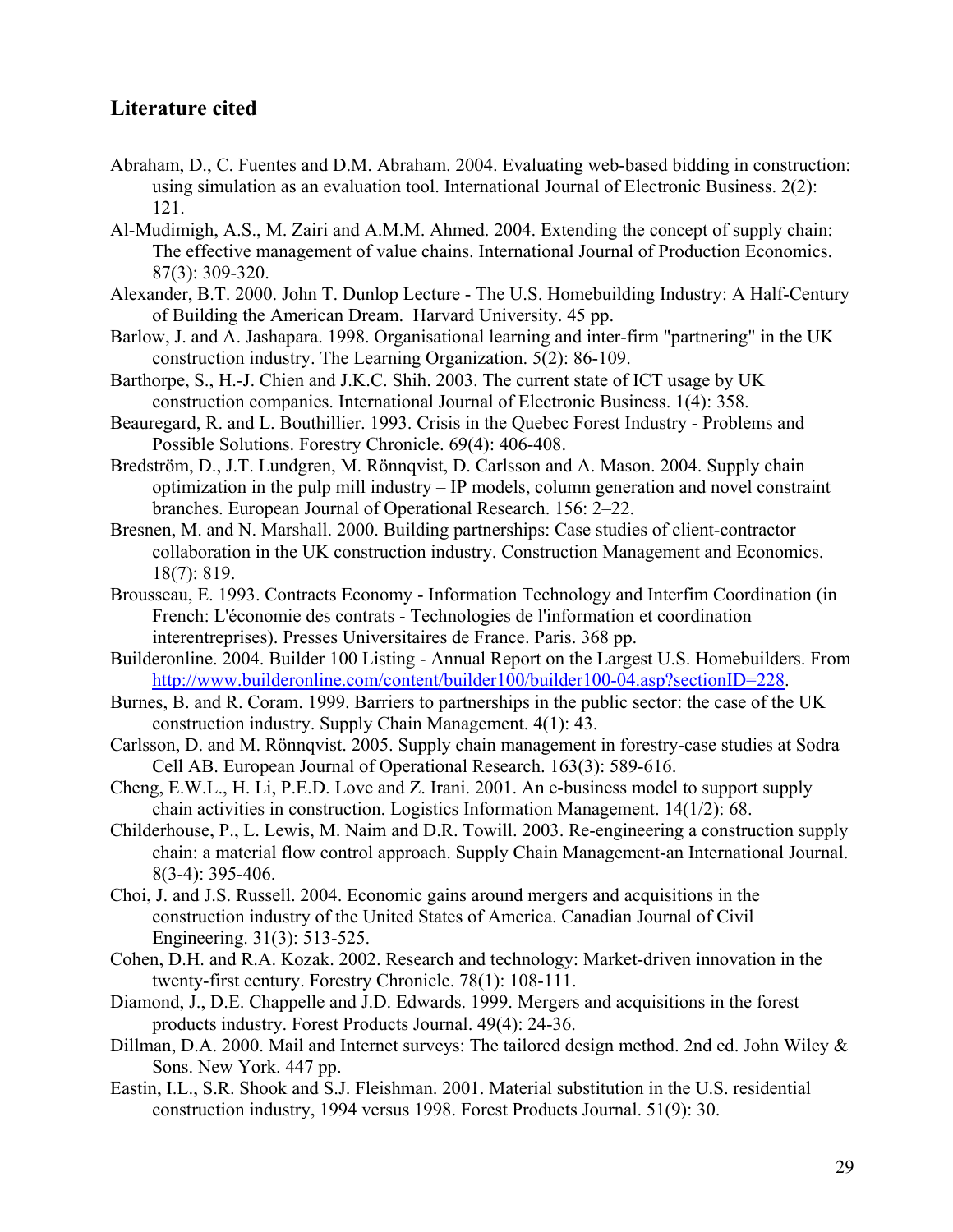- Fell, D., E.N. Hansen and J. Punches. 2002. Segmenting single-family home builders on a measure of innovativeness. Forest Products Journal. 52(6): 28-34.
- Fleishman, S.J., I.L. Eastin and S.R. Shook. 2000. Working Paper 73: Material Substitution Trends in Residential Construction, 1995 vs 1998. Cintrafor. 76 pp.
- Forintek. 2001. Technology Roadmap: Lumber and Value-Added Wood Products.
- Frayret, J.-M., S. D'Amours and F. D'Amours. 2003. Collaboration et Outils Collaboratifs pour la PME Manufacturière. CEFRIO. 73 pp.
- Gibb, A.G.F. and F. Isack. 2003. Re-engineering through pre-assembly: client expectations and drivers. Building Research and Information. 31(2): 146-160.
- Haartveit, E., R.A. Kozak and T.C. Maness. 2004. Supply Chain Management Mapping for the Forest Products Industry: Three Cases from Western Canada. Journal of Forest Products Business Research. 1(5).
- Helander, N. 2004. Value-creating networks: an analysis of the software component business. Department of Marketing - Faculty of Economics and Business Administration. Oulu, University of Oulu, Finland**:** 239.
- IWMR. November 2004. U.S. Wood Consumption Up in 2003 Wood's Market Share Holds. Wood Markets Monthly.
- Jaworski, B. and A. Kohli. 1996. Market orientation: review, refinement, and roadmap. Journal of Market-Focused Management. 1: 119- 135.
- JCHS. 2004. Residential Supply Chain in Transition: Summary of Findings from Survey of Dealers. Joint Center for Housing Studies, Harvard University pp.
- Juslin, H. and E. Hansen. 2002. Strategic Marketing in the Global Forest Industries. Authors Academic Press. 595 pp.
- Kothandaraman, P. and D.T. Wilson. 2001. The future of competition: Value-creating networks. Industrial Marketing Management. 30(4): 381.
- Kozak, R.A. and D.H. Cohen. 1997. Distributor-Supplier A Case in Trust Partnering Relationships. Journal of Business Research. 39: 33-38.
- Kozak, R.A. and T.C. Maness. 2001. Quality assurance for value-added wood producers in British Columbia. Forest Products Journal. 51(6): 47-55.
- Lafferty, B.A. and G.T.M. Hult. 2001. A synthesis of contemporary market orientation perspectives. European Journal of Marketing. 35(1/2): 92.
- Love, P.E.D., Z. Irani and D.J. Edwards. 2004a. A rework reduction model for construction projects. Ieee Transactions on Engineering Management. 51(4): 426-440.
- Love, P.E.D., Z. Irani and D.J. Edwards. 2004b. A seamless supply chain management model for construction. Supply Chain Management-an International Journal. 9(1): 43-56.
- Lusch, R.F. and G.R. Laczniak. 1987. The evolving marketing concept, competitive intensity and organizational performance. Journal of the Academy of Marketing Sciences. 15(Fall): 1-11.
- Moyaux, T., B. Chaib-draa and S. D'Amours. 2004. An agent simulation model for the Quebec forest supply chain. Cooperative Information Agents Viii, Proceedings.
- Myers, J. and E.W. Richards. 2003. Supporting wood supply chain decisions with simulation for a mill in northwestern BC. Infor. 41(3): 213-234.
- NAHB. 2004. Housing: Facts, Figures and Trends. Research Center of the National Association of Home Builders. 56 pp.
- Narver, J. and S. Slater. 1990. The effect of a market orientation on business profitability. Journal of Marketing. 54(4): 20 -35.
- Palaneeswaran, E., M. Kumaraswamy, M. Rahman and T. Ng. 2003. Curing congenital construction industry disorders through relationally integrated supply chains. Building and Environment. 38(4): 571-582.
- PATH-Toolbase. 2005. IT for builders. From http://www.toolbase.org.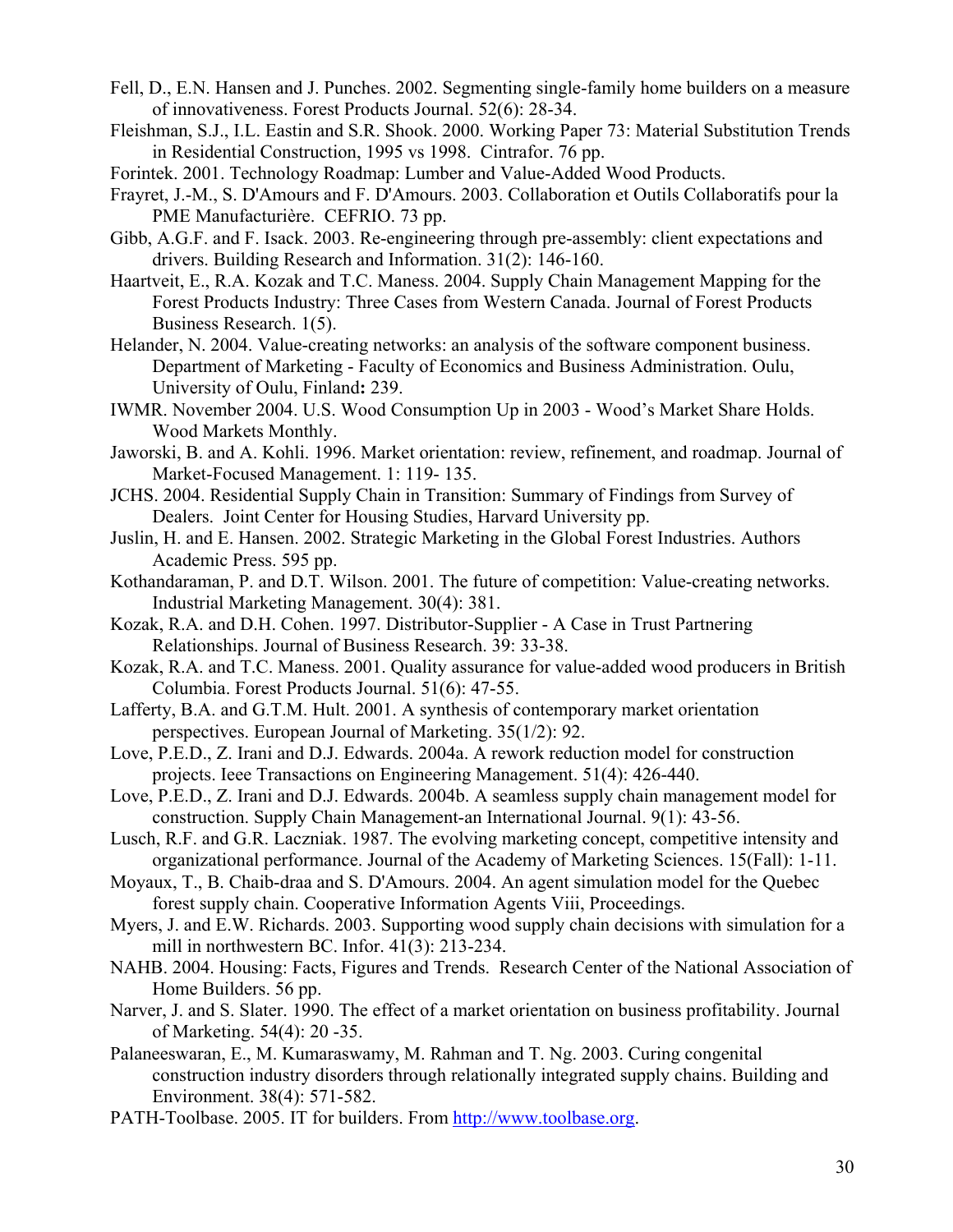- PATH. 2000. Industrializing the Residential Construction Site. Partnership for Advancing Technology in Housing. 87 pp.
- PWC. 2002. Global Forest and Paper Industry Survey of 2001 Results. Price WaterHouse Coopers. 42 pp.
- Reeves, J.B., D.S. Stepp, L.E.W. Jr and D.A. Henderson. 2002. The paper industry: Strategic alliances, joint ventures, and electronic commerce. Southern Business Review. 27(2).
- Rice, A. May 2002. Endangered Species? Consolidation Tests the Survival Skills of the Large Midsize Builder. Builder Magazine.
- Rice, A. May 2004. Going For Broke. Builder Magazine.
- Roadcap, C.A., P.M. Smith and J.H. Michael. 2002. Internet technologies in the homecenter industry. Forest Products Journal. 52(1): 32-37.
- Robichaud, F. and D. Fell. 2002. Prefabricated Walls and Roof Trusses in U.S. Residential Markets - Project No. 3220, Canadian Forest Service No. 41. Forintek Canada Corp. 56 pp.
- Robichaud, F., A. Schuler and P. Lavoie. 2004. Extension on Prefabricated Housing and Structural Components. Forintek Canada Corp. 22 pp.
- Schoop, M., A. Jertila and T. List. 2003. Negoisst: a negotiation support system for electronic business-to-business negotiations in e-commerce. Data & Knowledge Engineering. 47: 371– 401.
- Schuler, A. 2004. Lumber and Panel Market Outlook Better "cushion of spare capacity" in 2005 means softer pricing and less volatility. NAHB Construction Forecast Conference. Washington DC.
- Schuler, A. and C. Adair. 2003. Demographics, the housing market, and demand for building materials. Forest Products Journal. 53(5): 8-17.
- Shook, S.R., Y. Zhang, R. Braden and J. Baldridge. 2002. The use of eBusiness in the Pacific Northwest secondary forest products industry. Forest Products Journal. 52(1): 59-66.
- Simpson, J.T. and B.M. Wren. 1997. Buyer-seller relationships in the wood products industry. Journal of Business Research. 39(1): 45-51.
- Sinclair, S.A. 1992. Forest Products Marketing. McGraw-Hill. 387 pp.
- Tserng, H.P. and P.H. Lin. 2002. An accelerated subcontracting and procuring model for construction projects. Automation in Construction. 11(1): 105-125.
- U.S.-Census-Bureau. 2005. Statistical Abstract of the United States: 2004-2005. From http://www.census.gov/prod/www/statistical-abstract-04.html.
- U.S.-Economic-Census. 2002. Table 2. Advance Comparative Statistics for the United States 1997 NAICS Basis. From http://www.census.gov/econ/census02/advance/TABLE2.HTM.
- Ulmer, J.R., W.D. Greene, M.L. Clutter and J.H. Mayo. 2004. Consistency ratings for assessing the impact of variations in mill demand on logging crew production and cost. Forest Products Journal. 54(7-8): 57-63.
- US-Census-Bureau. 2005. New Residential Construction (Building Permits, Housing Starts, and Housing Completions). From http://www.census.gov/const/www/newresconstindex.html; http://www.census.gov/const/compann.pdf.
- Vincent, M. 2002. The Canadian Forest Sector and International competition (in French: Le secteur forestier canadien et la compétition internationale). Personal Communication. Chief Economist, Forest Industry Council of Quebec. Quebec City, Canada.
- Vlosky, R.P. 1999. eBusiness in the forest products industry. Forest Products Journal. 49(10): 12- 21.
- Vlosky, R.P., R. Gazo and D. Cassens. 2003. Certification involvement by selected United States value-added solid wood products sectors. Wood and Fiber Science. 35(4): 560-569.
- Vlosky, R.P. and O.T. Pitis. 2001. eBusiness in the forest products industry: A comparison of the United States and Canada. Forestry Chronicle. 77(1): 91-95.